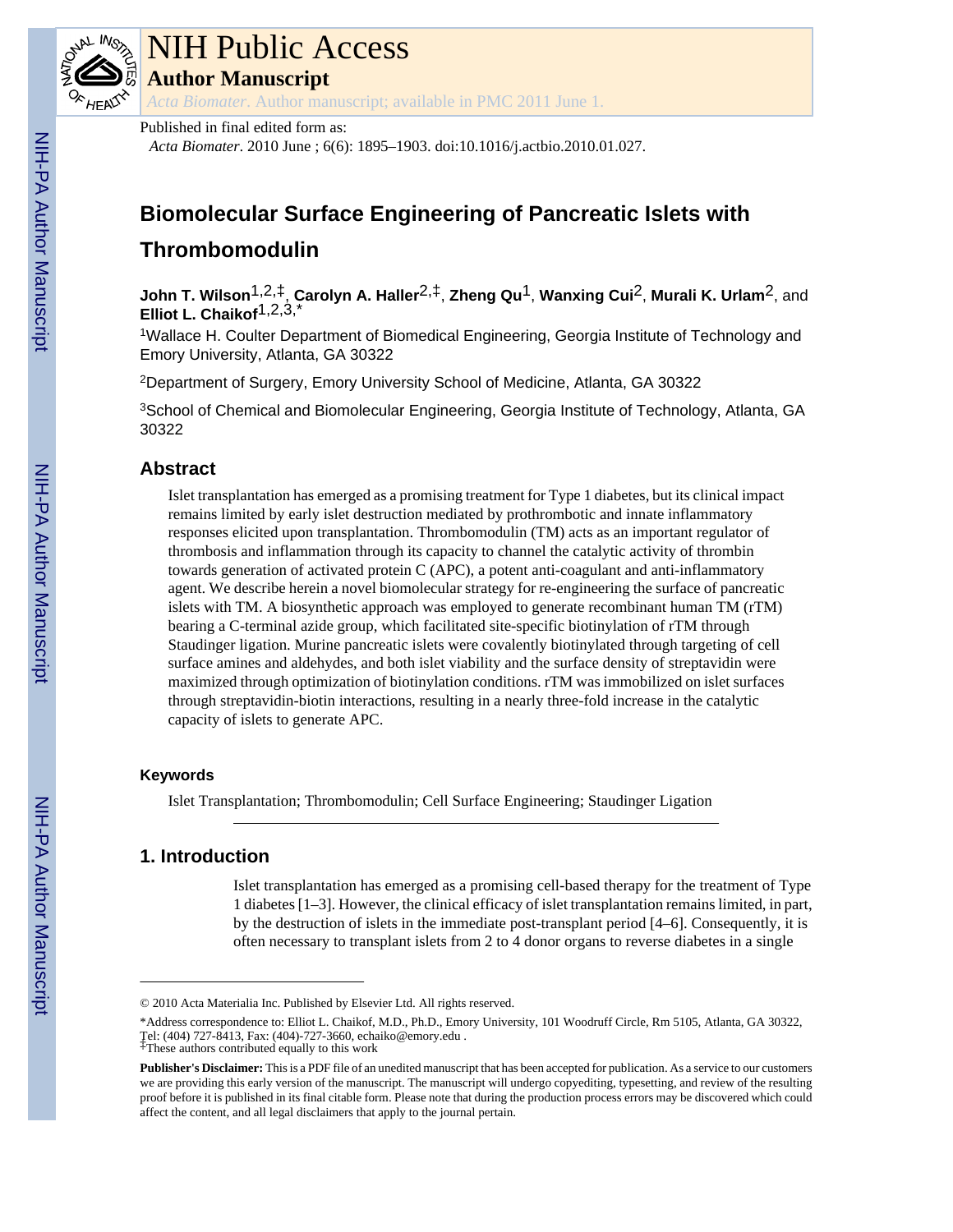patient [2,3,7,8], further burdening a limited donor islet source [9], increasing health care costs [10], and the incidence of procedural complications. Results from clinical islet transplantation and experimental animal models provide compelling evidence that early islet destruction is largely mediated by innate inflammatory responses characterized by activation of endothelial cells (ECs) [11], intense infiltration of leukocytes into and around islets [11–13], and elevated levels of proinflammatory mediators [11,14,15] that adversely affect β-cell viability and function [16,17].

Unlike conventional biomaterials, which are largely passive bystanders of inflammatory/ foreign body responses and subsequent device failure [18], islets actively contribute to their own destruction via expression of mediators that initiate inflammatory and procoagulant pathways. This response is generated by an instantaneous blood-mediated inflammatory reaction (IBMIR) triggered upon infusion of islets into the portal vein of the liver, the clinically preferred site for islet transplantation [19–21]. Korsgren and colleagues have demonstrated that islets express tissue factor (TF), which initiates the extrinsic blood coagulation pathway by complexing with factor VIIa, catalyzing the conversion of factor X to its active form, fXa, accelerating the conversion of prothrombin to thrombin. Indeed, islets incubated in nonanticoagulated blood induce a significant thrombotic response, as evidence by fibrin clots surrounding islets and increased levels of thrombin-antithrombin complex (TAT), prothrombin fragments 1 and 2, fXIa-antithrombin complex, and β-thromboglobulin [19,20]. Additionally, despite the presence of heparin in the infusate, serum levels of prothrombotic markers (TAT, fVIIa-antithrombin, and D-dimer) were significantly elevated 15 minutes to 24 hours after islet transplantation [21]. Thrombin acts as an important mediator of cellular responses during inflammation, triggering the expression of EC adhesion molecules [22] and production of proinflammatory cytokines [23]. Furthermore, thrombin acts as a chemoattractant [24] and activates platelets, which release alpha-granule chemokines and express P-selectin, thereby attracting neutrophils and monocytes and promoting their arrest and activation [23,25,26]. Accordingly, EC activation, neutrophil and macrophage infiltration, and increased production of cytokines and inflammatory mediators are observed 6 to 12 hours after transplantation in animal models of islet transplantation, resulting in significant islet apoptosis within 24 hours [11,12]. Hence, islet-initiated thrombin generation contributes significantly to the initiation and/or elaboration of inflammatory responses implicated in early islet destruction.

Under normal physiological conditions, endothelial cells lining the extensive microvasculature of pancreatic islets actively regulate coagulation [27]. During islet isolation and culture, however, this barrier is disrupted [27,28], exposing procoagulant and inflammatory mediators while simultaneously stripping away EC-derived regulators of thrombosis including heparin, CD39, and thrombomodulin (TM). TM, a 60 kD type I transmembrane protein, is the most important physiological regulator of coagulation in the microcirculation and acts as an important link between coagulation and inflammation [29]. TM forms a 1:1 molar complex with thrombin, thereby sequestering it from participating in thrombotic and inflammatory processes, while simultaneously redirecting its catalytic activity towards generation of activated protein C (APC) [29]. APC directly inhibits generation of factors VIIIa and Va, further inhibiting generation of thrombin [29,30]. APC also possesses potent, coagulationindependent anti-inflammatory activity [29], inhibiting macrophage production of proinflammatory cytokines [31–33], endothelial cell expression of E-selectin and ICAM-1 [34], and neutrophil binding to selectins [35].

Given these observations, we have postulated that administration of TM represents a rational strategy for inhibiting thrombotic and inflammatory processes that underlie early islet destruction. Indeed, we have recently reported that intravenous administration of a liposomal formulation of TM (lipo-TM) enhanced islet engraftment in a murine model of intraportal islet transplantation [36]. While the half-life of lipo-TM was found to be significantly longer than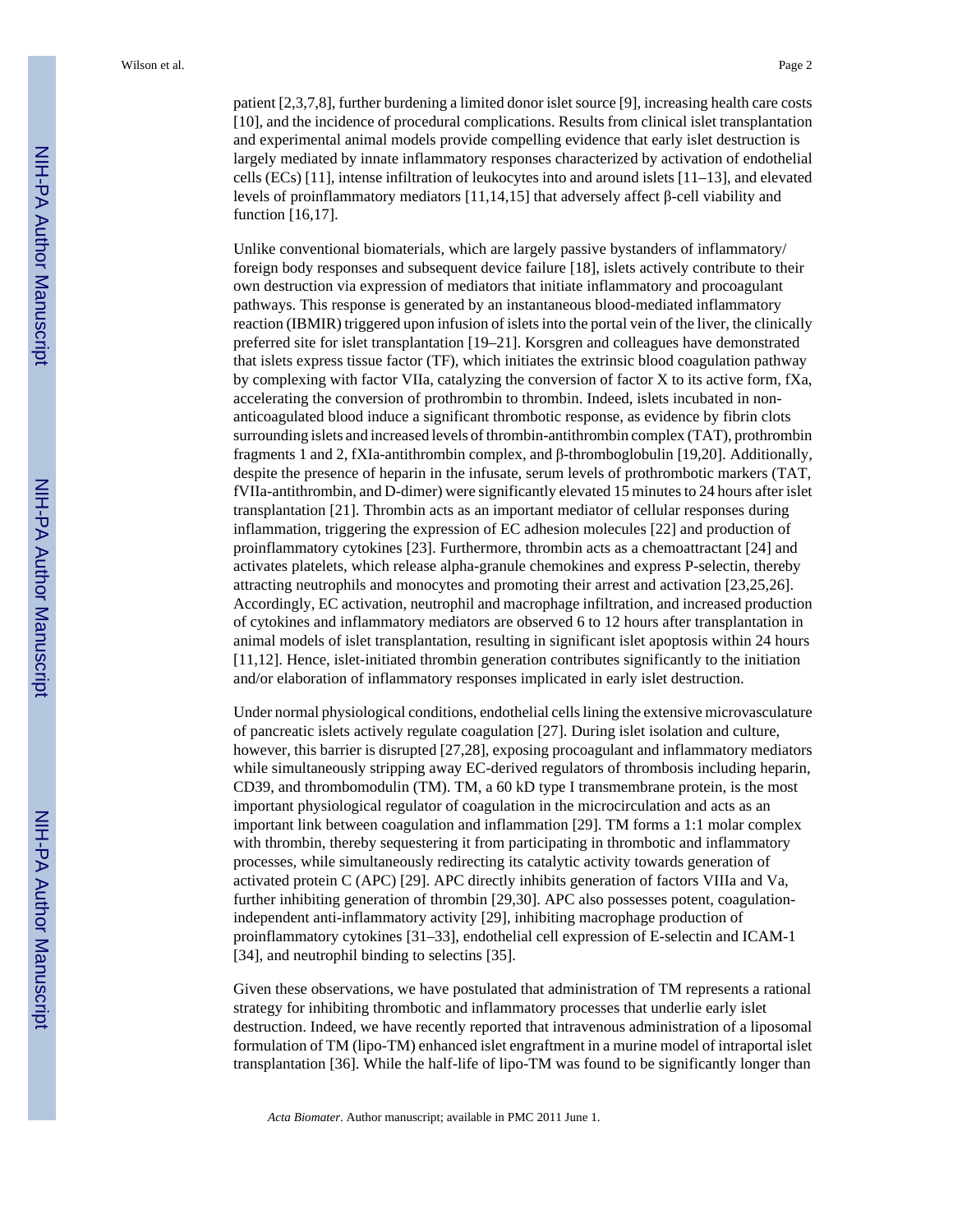that of systemically administered APC [37], repetitive dosing would likely be necessary to sustain TM activity. By contrast, TM immobilized on surfaces facilitates sustained generation of APC in the presence of thrombin with attenuation of thrombotic and inflammatory responses initiated by islet-derived tissue factor (Scheme 1) [38,39]. Towards this end, we describe herein a novel strategy for immobilizing recombinant human TM (rTM) to the islet surface in a sitespecific manner using well-established biotin-avidin interactions. Moreover, unique covalent islet surface modification techniques were employed, which have broad implications for chemically remodeling cell and tissue surfaces. Finally, through optimization of islet surface biotinylation and subsequent immobilization of biotinylated rTM, the catalytic capacity of islets to generate APC was increased nearly three-fold.

# **2. Materials and Methods**

#### **2.1. Animals**

Male C57BL/6J (B6) and B10.BR-H2k H2-T18a/SgSnJ (B10) mice (8 weeks old, Jackson Laboratory Bar Harbor, ME) were used as islet donors. All animal studies followed local Institutional Animal Care and Use Committee guidelines at Emory University.

#### **2.2. Pancreatic islet isolation**

Pancreatic islet isolations were performed, as previously described [40]. B10 or B6 mice pancreata were removed after distension with collagenase P (1 mg/ml, Roche, Indianapolis, IN) through the common bile duct. Following digestion, islets were purified by a Ficoll-Histopaque discontinuous gradient (Ficoll: 1.108, 1.096, and 1.037; Mediatech Inc., Manassas, VA). Isolated islets were cultured for 48 to 72 hours at 37°C in RPMI 1640 supplemented with 10% heat inactivated fetal calf serum, L-glutamine (2 mM), penicillin (100 U/ml), streptomycin (100 µg/ml) and amphotericin B (0.25 µg/ml; Mediatech Inc.), and media was changed daily. Purity was determined to be >90% after 24 hours of culture and islets were handpicked from the preparation for all investigations to further increase islet purity.

#### **2.3. Measurement of thrombomodulin activity**

The cofactor activity of thrombomodulin (TM) on islets was determined by measuring the production of activated protein C (APC) in the presence of protein C, thrombin, and calcium. Groups of 40 to 50 islets isolated from B6 mice were handpicked under a dissecting microscope, placed into wells of a 96 well plate with 75  $\mu$ L of 20mM Tris-HCI (pH 7.4) containing 1  $\mu$ M human protein C (Calbiochem, San Diego, CA), 1 nM alpha-thrombin (Haematologic Technologies, Essex Junction, VT),  $5 \text{ mM }$ CaCl<sub>2</sub>,  $100 \text{ mM }$ NaCl<sub>2</sub>, and  $0.1\%$  (wt) BSA. After 1 hr incubation at 37°C, production of APC was quenched for 5 minutes by the addition of 2 IU/mL antithrombin III (American Diagnostica, Stamford, CT). Thirty microliter samples were collected and APC was detected by the addition of 0.5 mM Spectrozyme PCa (American Diagnostica). Absorbance measurements at 405 nm were recorded every 30 seconds for 40 minutes to determine the rate of chromogenic substrate conversion by APC. APC concentration was determined using a standard curve relating rates of chromogenic substrate conversion to known concentrations of APC (American Diagnostica) and normalized by islet number.

#### **2.4. Expression and purification of recombinant human azido-thrombomodulin**

A DNA fragment encoding for the EGF (4–6) domains of human TM was obtained by polymerase chain reaction (PCR) using the primers 5'-

GTGGAACCGGTTGACCCGTGCT-3' and 5'-

TTATTACATGCCACCGTCCACCTTGCC-3'. Site-directed mutagenesis was used to mutate the single internal methionine residue to leucine at position 388. PCR was used to create a C-terminus GlyGlyMet coding region. The final construct was inserted into the pFLAG ATS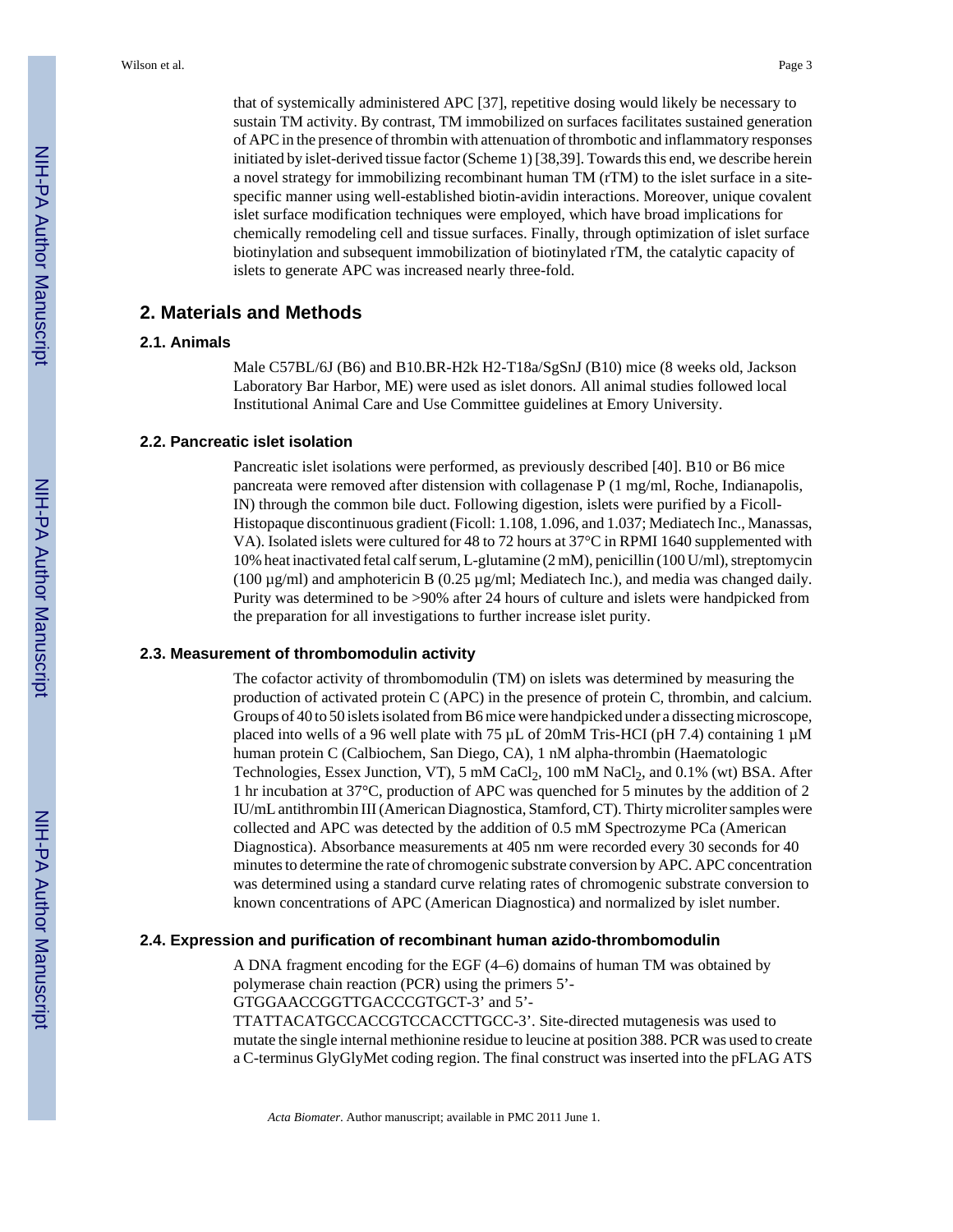expression system (Sigma, St. Louis, MO) at HindIII. rTM-N<sub>3</sub> was expressed in the *E. coli* methionine auxotroph B834 in minimal media supplemented with homoazidoalanine, synthesized as described previously [41]. Control rTM-methione was expressed using the same E. coli methionine auxotroph in Luria Bertani (LB) media. rTM was purified with immunoaffinity chromatography using anti-FLAG affinity gel (Sigma Aldrich).

#### **2.5. Synthesis of biotin-PEG-triphenylphosphine**

A triphenylphosphine-poly(ethylene glycol)-biotin conjugate was synthesized by reaction of a heterobifunctional biotin-PEG3.4kD-amine linker (CreativePEGWorks, Winston Salem, NC) with a pentafluorophenyl (PFP) active ester of triphenylphosphine, synthesized as described previously [42,43]. To a stirred solution of biotin-PEG<sub>3.4kD</sub>-amine (100 mg, 0.029 mmol) in dichloromethane (DCM; 2 mL) was added the PFP-ester of triphenylphosphine (31.17 mg, 0.058 mmol, 2 equiv) and Et<sub>3</sub>N (8.08  $\mu$ l, 2 equiv.), and the resultant mixture stirred at room temperature for 12 to 16 hr, upon which time volatiles were evaporated by vacuum. The residue was dissolved in the minimum amount of cold DCM and the product was precipitated by cold ether. The pure compound was collected by filtration and dried by vacuum.  ${}^{1}$ H NMR (400) MHz, CDCl3) δ: 1.45 (m, 2H), 1.6–1.8 (m, 4H), 2.2 (t, *J* = 7.6 Hz, 2H), 2.8 (d, *J* = 12.8 Hz, 1H), 2.9 (dd, *J* = 4.8, 12.8 Hz, 1H), 3.2 (m, 1H), 3.3–3.9 (m, PEG), 3.7 (s, 1H), 4.3 (m, 1H), 4.5 (m, 1H), 6.7 (m, 2H), 7.2–7.4 (m, 11H), 7.8 (dd, *J* = 1.6, 8.4 Hz, 1H), 8.1 (dd, *J* = 4, 8.4 Hz, 1H).

#### **2.6. Site-specific biotinylation of recombinant TM**

Purified azido-functionalized rTM was mixed with biotin-PEG-triarylphosphine (1:500 molar ratio) in PBS (pH 7.4), and the reaction mixture incubated at 37°C for 48 hr (Scheme 2). Conjugation was monitored using SDS-PAGE (10%) and Commassie total protein stain. Excess linker was removed by Amicon ultrafiltration using a 10,000 Da MWCO filter (Millipore, Billerica, MA), with additional purification achieved through anti-FLAG chromatography to capture the rTM. The final desired rTM-biotin product was obtained after monomeric avidin chromatography (Pierce Biotechnology). Total protein was quantified with the Bradford protein assay (Bio-Rad, Hercules, CA). Biotinylation was confirmed using the FluoReporter Biotin Quantitation Assay Kit (Molecular Probes, Eugene, OR).

#### **2.7. Biotinylation of pancreatic islets**

N-hydroxysuccinimide (NHS) esters and hydrazide-functionalized reagents were used to biotinylate cell surface amines and aldehydes, respectively. Prior to biotinylation, islets  $\left($  <1000) were placed into 12 mm cell culture inserts with 12 µm pores (Millicell-PCF; Millipore), and washed six times by adding 700 µL of Dulbecco's phosphate buffered saline containing calcium and magnesium (DPBS) to the insert, followed by gentle repeated tapping of the insert on a polystyrene surface to facilitate drainage of the wash solution through pores while retaining islets. NHS-PEG<sub>3.4kD</sub>-biotin (Nektar Therapeutics, Huntsville, AL) or sulfosuccinimidyl-6-(biotinamido) hexanoate (sNHS-LC-biotin; Pierce Biotechnology) were used to biotinylate islet surface amine groups. Compounds were dissolved at the desired concentration in DPBS supplemented with 11 mM glucose (DPBSG) and added to islets within 10 seconds of dissolution to minimize ester hydrolysis. Reactions were performed for one hour at room temperature and islets rinsed six times, as described above, to remove unreacted biotin.

Islet surface aldehyde groups were generated through periodate oxidation of *cis*-glycol groups. Islets were incubated in 1 mM sodium metaperiodate (NaIO4; Pierce Biotechnology) in DPBS protected from light for 15 minutes. Islets were then rinsed six times with DPBS and subsequently incubated in biotinamidohexanoic acid hydrazide (hydrazide-LC-biotin; Pierce Biotechnology) at the desired concentration and reaction time. Islets were then rinsed an additional six times to remove unreacted reagent.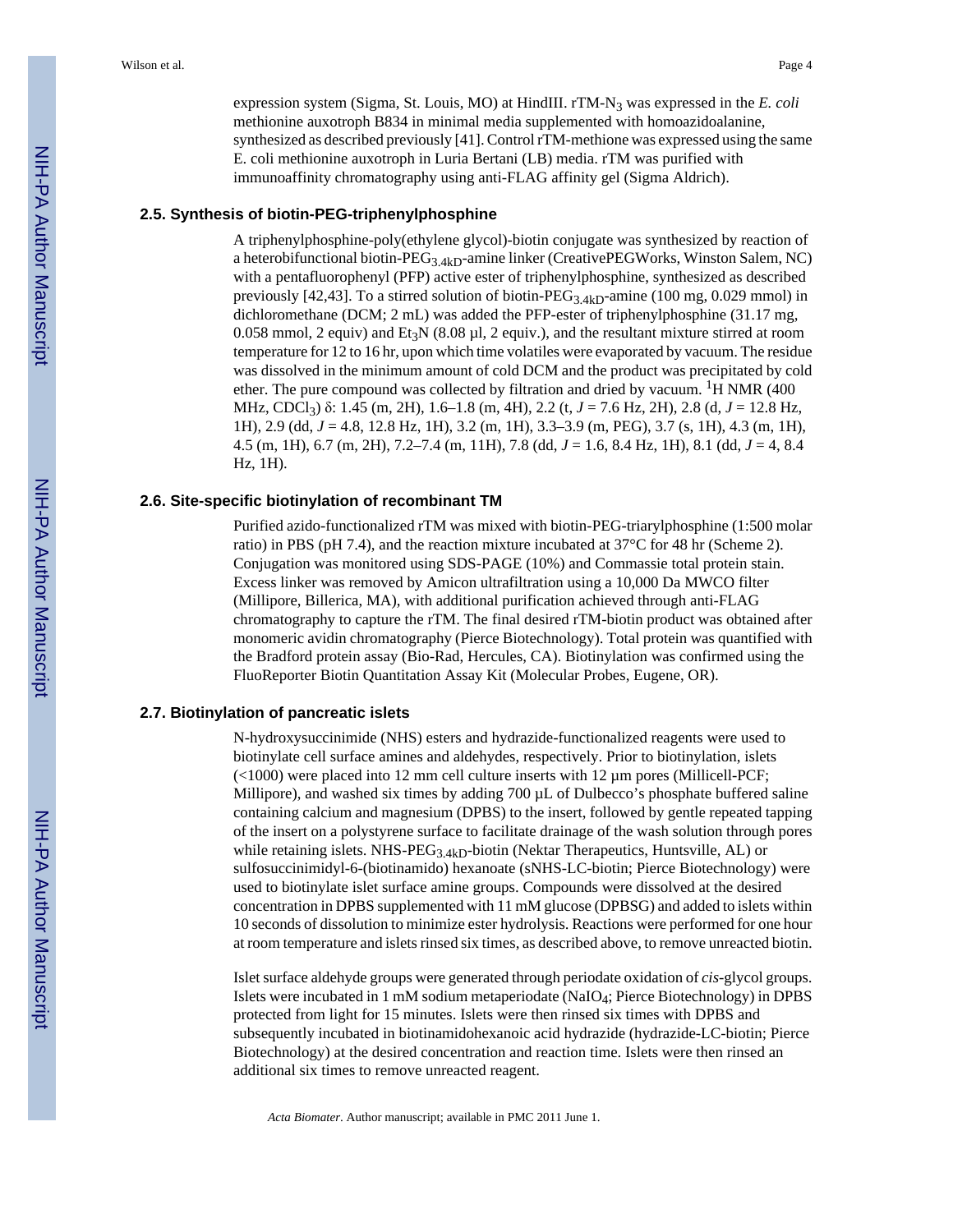#### **2.8. Assessment of islet viability**

Islet viability was assessed as previously described [44]. Briefly, a representative population of islets were incubated in DPBS containing  $4 \mu$ M calcein AM and  $8 \mu$ M ethidium homodimer-1 (Molecular Probes, Eugene, OR) for one hour, and individual islets were imaged at approximately their equatorial plane with two-channel confocal microscopy (Zeiss LSM 510 META; Carl Zeiss, Inc., Thornwood, NY) using a 20× objective. Confocal micrographs were converted to binary images comprised of red and green pixels and analyzed using MATLAB® (The MathWorks, Natick, MA) to quantify the number of pixels corresponding to fluorescent emission from live (green) and dead (red) cells. Viability is calculated as the percentage of total fluorescent pixels that are green and an average viability is determined by performing this analysis on 35–50 images of individual islets.

#### **2.9. Quantification of immobilized streptavidin**

Following biotinylation, islets were incubated in a mixture of HRP-labeled streptavidin (HRP-SA; Zymed Laboratories, Inc., San Francisco, CA) and streptavidin (Pierce Biotechnology) at 0.1 mg/mL (1:50 w/w) in DPBSG for 30 minutes. After washing islets, groups of 30–50 islets were placed into wells of a 96 well plate. The microplate was briefly centrifuged to settle islets, supernatant was removed, and  $100 \mu L$  of  $3,3^{\prime},5,5^{\prime}$ -tetramethylbenzidine (TMB) solution (1-Step™ Ultra TMB-ELISA, Pierce Biotechnology) was added to each well. Microwell plates containing islets and TMB were placed on a plate shaker (800 min−<sup>1</sup> , MS1 Minishaker, IKA, Wilmington, NC) at room temperature for 20 min, upon which time 50  $\mu$ L 2M H<sub>2</sub>SO<sub>4</sub> was added to quench the reaction. Microwell plates were briefly centrifuged to settle islets, 100 µL of solution was transferred to a fresh well, and absorbance was recorded at 450 nm using a microplate reader. The amount of streptavidin immobilized on islets was quantified using a standard curve relating absorbance at 450 nm to known concentrations of soluble SA-HRP.

#### **2.10. Immobilization of rTM on mouse islets**

Following biotinylation, islets were incubated with 0.1 mg/mL streptavidin (Pierce Biotechnology) in DPBSG for 30 minutes. Islets were washed with DPBSG six times, as described above, to remove free streptavidin. Islets were then incubated with the rTM- $PEG_{3.4kD}$ -biotin (rTM-biotin) conjugate (3.5  $\mu$ M in DPBSG) for one hour at room temperature. Islets were then washed eight times to remove free rTM-biotin prior to measuring TM activity.

#### **2.11. Statistics**

Tests for statistical significance between the means of two groups were conducted with the Student's t-test (two-tailed, homoscedastic). Tests between three or more groups were conducted with the one-way ANOVA followed by the Tukey HSD test.

#### **3. Results and Discussion**

#### **3.1. Site-specific biotinylation of recombinant human thrombomodulin**

Cell surface immobilization of exogenous TM on pancreatic islets provides a rational approach to increasing local concentrations of APC at the site of transplantation. Towards this objective, we sought to generate a biotinylated TM that could be readily immobilized on islet surfaces via biotin-(strept)avidin interactions. Though TM activity is maximized when inserted into a phospholipid bilayer [45], it is well established that the extracellular EGF-like domains 4–6 of human TM possess full cofactor activity [46]. Hence, a biosynthetic approach was used to generate rTM containing these domains, as well as a non-canonical, C-terminal azidomethionine analog  $(rTM-N_3)$  [47,48]. Site-specific biotinylation was achieved through chemoselective Staudinger ligation between triphenylphosphine-derivatized poly(ethylene glycol)-biotin and the C-terminal azide of rTM-N<sub>3</sub>. While biotinylation of proteins is routinely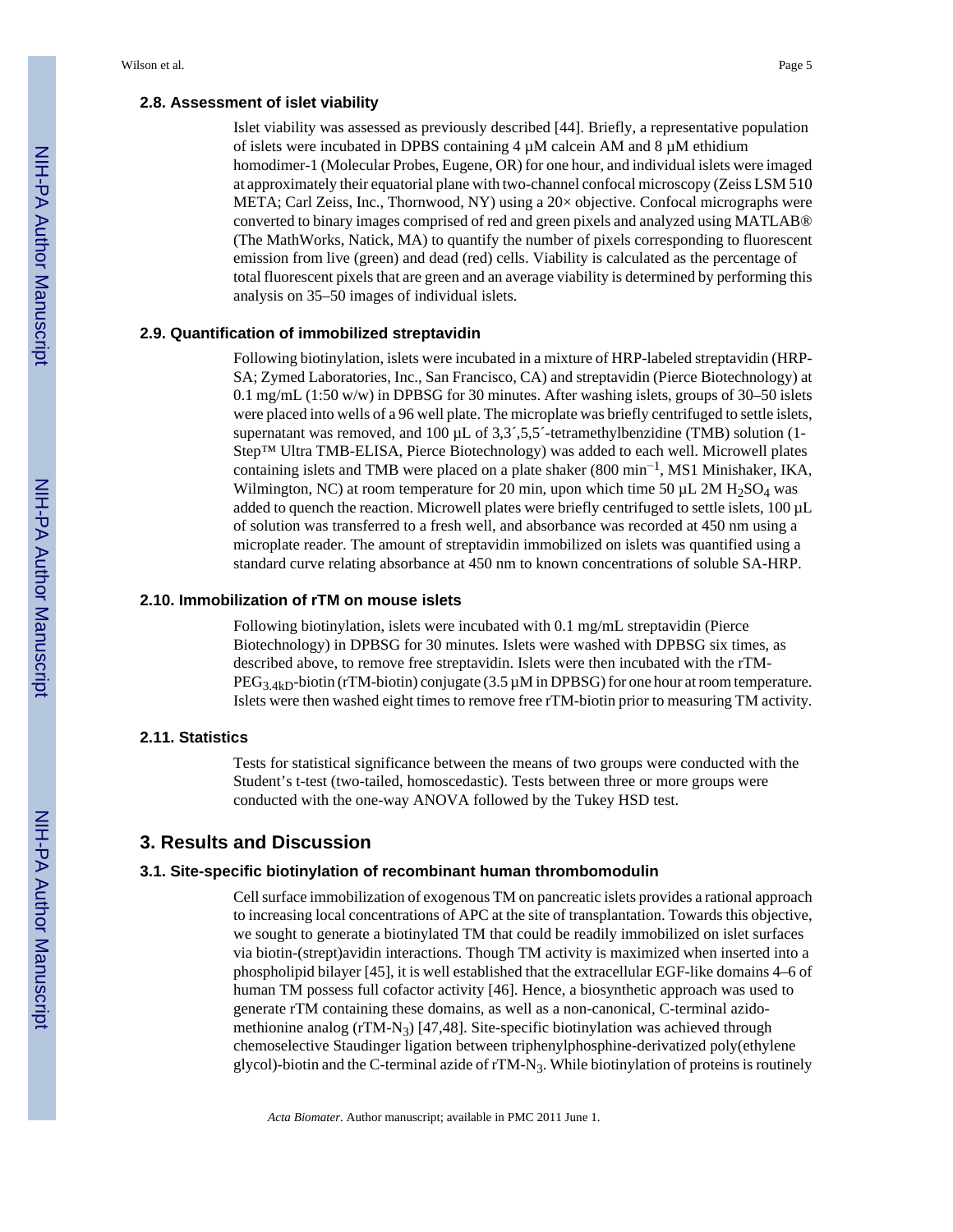performed, generally through targeting of amino groups, the exquisite orthogonality of the Staudinger ligation [49] provides a strategy for biotinylation in a site-specific manner, thereby eliminating loss of protein activity associated with covalent modification of amino acids within the active site. Indeed, we have previously demonstrated that TM activity is not compromised upon site-specific conjugation of poly(ethylene glycol) [48]. Moreover, through incorporating biotin at the C-terminus using a 3.4kD PEG spacer, the molecular accessibility of thrombin to immobilized rTM may be increased. Thus, rTM may be linked to streptavidin in a manner that more closely mimics the presentation of TM as it appears on the cell surface [29], which may consequently maximize activity in the immobilized state.

Upon reaction, SDS-PAGE of the crude mixture demonstrated the presence of two species separated by approximately 4 kD, corresponding to the desired conjugate (TM-PEG-biotin) and unreacted rTM- $N_3$  (Fig. 1A). By contrast, only a single band was observed when rTM bearing a C-terminal methionine was used, demonstrating the chemical specificity of the conjugation. Densitometry indicated that approximately 50% of rTM-N3 had been conjugated to the biotin-PEG linker. Conjugation of PEG-biotin to only 50% of rTM may be attributed to several factors. First, despite the high specificity of the Staudinger ligation, competing oxidation of phosphine in aqueous solvent, coupled with steric hindrance associated with coupling between two relatively large species  $(\sim 4kD$  and  $\sim 20kD)$  each with a single reactive site, serve to reduce the efficiency of this reaction. Second, the incorporation of homoazidoalanine into the amino acid sequence of rTM is not completely efficient, yielding a fraction of rTM that does not contain azide groups, and, hence, is recalcitrant to biotinylation through Staudinger ligation. However, upon subsequent purification with centrifugal dialysis and monomeric avidin chromatography, immunoblotting against thrombomodulin demonstrated the presence of a single species of molecular weight corresponding to the desired rTM-PEG-biotin conjugate (Fig. 1B). Biotinylation was confirmed with Western blotting using HRP-labeled streptavidin (Fig. 1C).

#### **3.2.Maximizing streptavidin binding through optimization of cell surface biotinylation**

Covalent biotinylation of pancreatic islets has been employed previously to tether macromolecules on the islet surface [50,51]. However, little work has been done to optimize reaction schemes or conditions with the objective of maximizing the surface density of biotin moieties, or subsequently immobilized (strept)avidin, while maintaining high islet viability. To date, covalent modification of islet surfaces has been accomplished nearly exclusively through amine-reactive chemistries, most commonly NHS-esters [50–53], though the dependence of conjugation efficiency on important reaction conditions, most notably concentration, are rarely investigated or reported. Additionally, cell-surface carbohydrates, in particular sialic acid residues, may be covalently modified through mild periodate oxidation of *cis*-glycol groups and subsequent hydrazone linkage between resultant aldehydes and hydrazine-activated molecules [54–56]. While this approach has been used to modify a variety of cell types, its utility for chemically re-engineering the surface of pancreatic islets has not been explored. Therefore, in an effort to maximize the amount of rTM-biotin that may be immobilized on islets, the capacity of both NHS-ester and aldehyde-hydrazide biotinylation strategies to facilitate immobilization of streptavidin was investigated (Scheme 3).

The biotinylation conditions investigated are summarized in Table 1. To explore the effect of a poly(ethylene gycol) (PEG) spacer arm between the covalent linkage and biotin moiety, islets were reacted with either NHS-PEG<sub>3.4kD</sub>-biotin or sulfosuccinimidyl-6-(biotinamido) hexanoate (sNHS-LC-biotin) at 4 mM for 1 hour, and the amount of immobilized streptavidin (SA) compared. Use of NHS-PEG<sub>3.4kD</sub>-biotin yielded significantly less SA than sNHS-LCbiotin ( $p<0.05$ , Fig. 2A), potentially due to generation of a steric barrier with increasing density of PEG chains on the islet surface [57]. Based on these findings, sNHS-LC-biotin was used to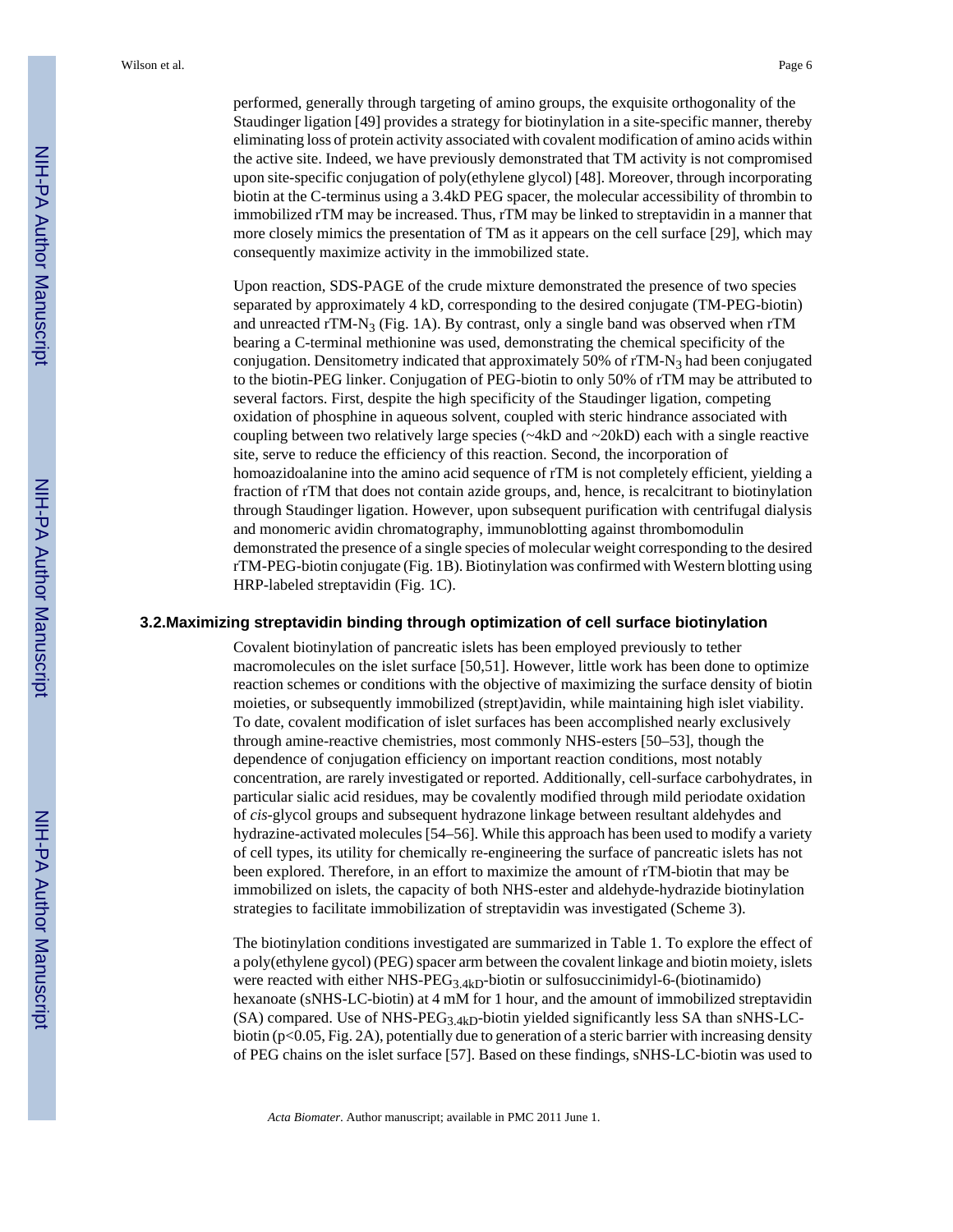investigate the effect of concentration on conjugation efficiency. Increasing sNHS-LC-biotin concentration to 20 mM did not have a significant effect on the amount of surface-bound SA (Fig. 2A), suggesting saturation of SA surface density through this approach. Increasing reaction time beyond 1 hour was not explored, as hydrolysis of NHS-esters occurs rapidly and is reported to be nearly complete within an hour.

Though less commonly employed, coupling between cell surface aldehydes and hydrazidederivatized molecules offers an alternative to amine-reactive chemistries, and, therefore, was investigated as a means to biotinylate islets. Islets were treated with  $1 \text{ mM } \text{NaIO}_4$  for 15 minutes to generate cell surface aldehyde groups [56], and subsequently reacted with 4 mM hydrazide-LC-biotin for 1 and 3 hours. No statistical difference  $(p > 0.05)$  in immobilized SA was detected between 1 and 3 hour incubation times (Fig. 2A), suggesting that hydrazone bond formation between hydrazide-LC-biotin and cell surface aldehydes approaches equilibrium after an hour. Increasing the concentration of hydrazide-LC-biotin to 20 mM resulted in a significant increase in SA binding ( $p < 0.05$ ), yielding levels statistically comparable ( $p > 0.05$ ) to optimized NHS-LC-biotin coupling. Exploration of higher concentrations was not possible due to the solubility limit of hydrazide-LC-biotin.

It was next postulated that biotin surface density might be further increased through combination of amine- and aldehyde-reactive coupling strategies. To investigate this possibility, islets were serially biotinylated using conditions optimized for each strategy. Islets were first treated with 1 mM NaIO<sub>4</sub> for 15 minutes, reacted with 20 mM hydrazide-LC-biotin for 1 hour, and finally reacted with 4 mM NHS-LC-biotin for 1 hour. This combination approach yielded a significant increase  $(p<0.05)$  in SA density of approximately 50% relative to either treatment alone (Fig. 2A). Interestingly, the relative contributions from each conjugation strategy were not additive, suggesting molecular crowding or surface saturation. Confocal microscopy of islets incubated with Cy3-labeled streptavidin after combination biotinylation (Fig. 2B) confirmed that streptavidin was localized on cell surfaces. These results demonstrate that the surface density of streptavidin, and, consequently, the surface density of biotinylated macromolecules, may be increased through chemically targeting multiple reactive groups on the cell surface. Significantly, to our knowledge this is the first report describing chemical targeting of *both* amine and aldehyde groups on the surface of cells or tissue.

Given the role of cell surface proteins and carbohydrates in diverse biochemical processes critical to cell survival, covalent modification of the islet surface may have detrimental impacts on islet viability. While previous reports demonstrate that islet viability and function are maintained upon biotinylation and subsequent immobilization of (strept)avidin [50,51], suboptimal reaction conditions were used and aldehyde-hydrazide coupling was not explored. Therefore, the viability of islets biotinylated through targeting in combination surface amines and aldehydes and subsequently incubated with streptavidin was assessed. Combination treatment had no discernable impact on islet viability relative to non-treated controls, both immediately after treatment (treated:  $97.2 \pm 2.0\%$ , n=48 islets vs. untreated:  $98.4 \pm 2.0\%$ , n=42;  $p > 0.01$ , as well as after 24 additional hours in culture post-treatment (treated: 98.3  $\pm$  1.6%, n=38 vs. untreated:  $98.3 \pm 2.0\%$ , n=40; p > 0.05) (Fig. 3). While this provides evidence of high islet viability in the period wherein modified islets would likely be transplanted in practice (i.e., 0–24 hrs post-treatment), further elucidation of the effect of surface modification on islet function and long-term viability should be assessed in a murine model of intraportal islet transplantation; this is an area of ongoing investigation.

#### **3.3. Immobilization of rTM on islets increases rates of protein C activation**

Maximizing the amount of streptavidin on the islet surface is anticipated to facilitate immobilization of a high density of rTM-biotin, with an attendant increase in the ability of islets to activate protein C. Islets were biotinylated via combination treatment, incubated with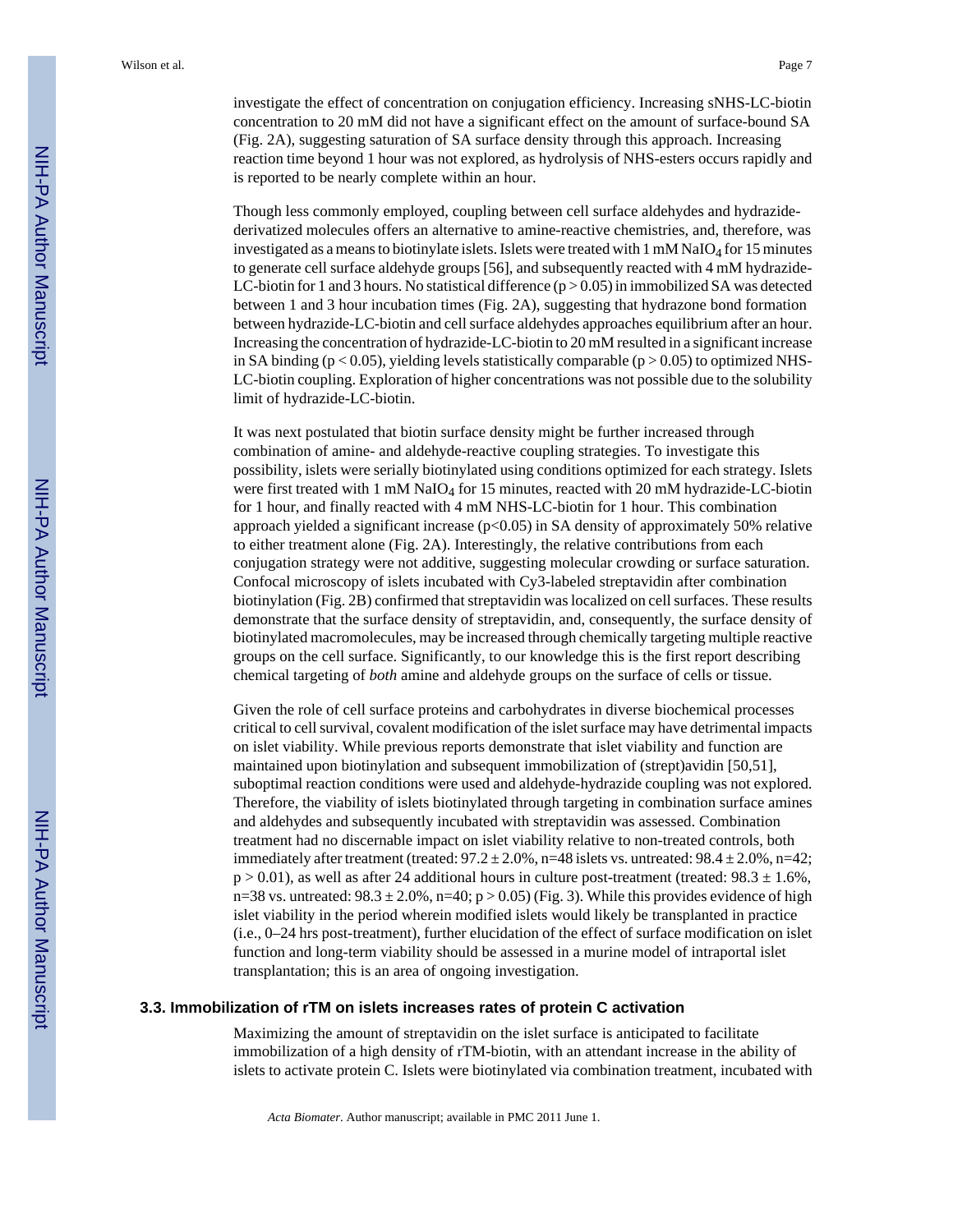0.1 mg/mL streptavidin for 30 minutes followed by incubation with rTM-biotin at 3.5 µM for one hour. Upon extensive rinsing of treated islets to remove unbound rTM-biotin, APC generation was measured and compared to untreated islets, islets treated with non-modified rTM (i.e., without biotin), and islets treated only with biotinylation reagents and streptavidin as controls (Fig. 4). Treatment of islets with rTM-biotin resulted in an approximately threefold increase in APC production relative to untreated controls, which were capable of activating protein C as a result of endogenous expression of TM [58]. No significant difference in APC generation relative to untreated controls was observed after biotinylation and subsequent immobilization of streptavidin or treatment with non-biotinylated rTM, indicating that the observed increase in APC production is not an artifact of increased endogenous TM expression or non-specific binding of rTM to the islet surface, but rather a consequence of rTM-biotin incorporation. Hence, cell surface immobilization of rTM significantly increases the capacity of islets to activate protein C.

We have previously reported an alternative approach to tethering rTM to islet surfaces through a two-step process in which a heterobifunctional N-hydroxysuccinimide-PEGtriphenylphosphine was covalently linked to cell surface amines and subsequently used to directly immobilize rTM-N<sub>3</sub> through Staudinger ligation [59]. While this purely covalent approach eliminated the use of streptavidin, a possible immunogen, we postulated that it may be limited, in part, by inefficient conjugation between cell surface- phosphine moieties and azide groups on rTM. Moreover, the approach presented herein enabled use of both NHS and hydrazide coupling strategies, thereby increasing the surface density of available anchoring sites for rTM-biotin. Indeed, while we had previously reported an approximately 7-fold increase in APC generation relative to untreated controls, the *net* increase in APC generation attributed to immobilized rTM-biotin is 4-fold higher in the current approach.

Whether the observed increase in APC generation will be sufficient to improve the outcome of intraportal islet transplantation is an area of ongoing investigation. It should be emphasized that the observed three-fold increase may be significantly higher upon islet transplantation as endogenous TM expression is likely to decrease in response to islet-mediated inflammatory responses. Moreover, several investigators have observed that inflammatory stimuli, similar to those generated upon intraportal islet transplantation, decrease thrombomodulin expression in hepatic sinusoidal endothelial cells [60,61], thereby, further decreasing APC production within the transplant microenvironment. Indeed, Ishii *et al.* have reported a 50% reduction in TM activity by endothelial cells upon exposure to the inflammatory cytokine TNF-α [62]; a three-fold increase in TM activity would have completely mitigated this effect. Moreover, Liaw *et al*. [63] have reported a significant, but modest, increase in baseline APC levels in survivors of severe sepsis relative to nonsurvivors (5.3 ng/mL vs. 3.7 ng/mL). While different pathologically than inflammatory events elicited by islet transplantation, this report exemplifies the potential significance of even modest increases in APC generation in affecting clinical outcomes. As such, conjugation of TM to islets provides a strategy for physically targeting TM to the site of islet transplantation, potentially restoring local TM activity to basal levels. Interestingly, it has recently been reported that surface heparinization of intraportal islet grafts reduced TAT production and early islet damage in an allogenic porcine model [50]. While a direct comparison with soluble heparin was not made, in light of the inefficacy of systemically administered heparin during clinical islet transplantation [2,20,21], these findings potentially illustrate the increased therapeutic benefit achieved through local delivery of anticoagulants to the portal bed. Given the increased capacity of TM to inhibit thrombin generation relative to heparin, similar or more substantial effects might be reasonably anticipated.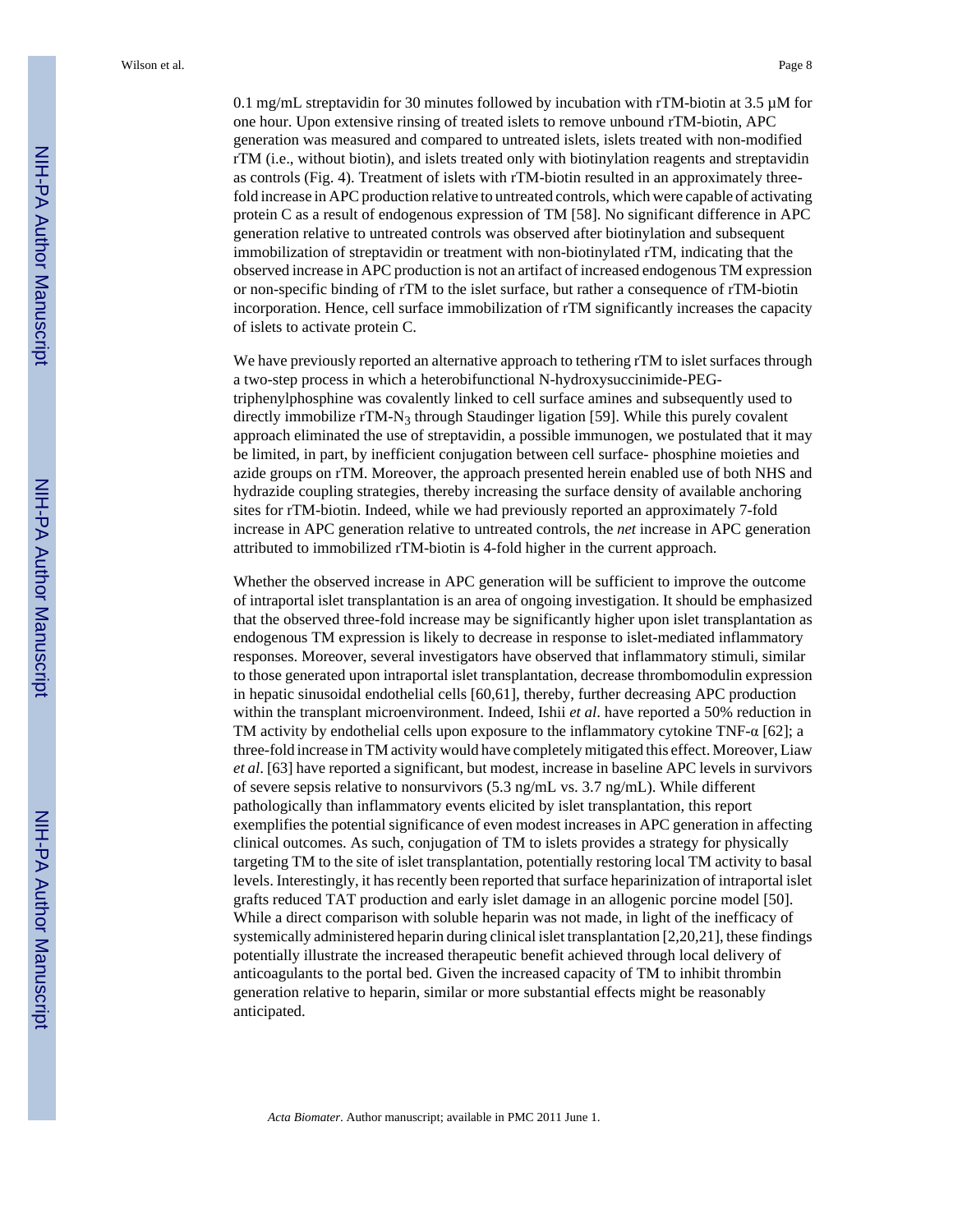# **4. Conclusions**

Though intrahepatic infusion of islets remains the clinical standard for islet transplantation, direct contact between islet-derived tissue factor and blood initiates thrombosis and inflammation in the immediate post-transplant period with deleterious consequences to islet survival and function. We have presented a strategy for conferring anticoagulant potential to islets through immobilization of rTM on the islet surface. Through site-specific, C-terminal biotinylation of rTM and optimization of cell surface biotinylation strategies that target both amine and aldehyde groups, integration of rTM resulted in an approximately three-fold increase in the catalytic capacity of islets to activate protein C. Conjugation of TM to islets represents a facile strategy for increasing APC generation at the site of transplantation, and the localized delivery of anticoagulants offers the potential to increase rates of islet survival and function with attendant improvements in clinical outcomes.

### **Acknowledgments**

This work was supported by grants from the National Institutes of Health (DK069275) and the Juvenile Diabetes Research Foundation. JTW acknowledges the Whitaker Foundation for generous fellowship support.

# **REFERENCES**

- 1. Robertson RP. Islet transplantation as a treatment for diabetes a work in progress. N Engl J Med 2004;350:694–705. [PubMed: 14960745]
- 2. Shapiro AM, et al. Islet transplantation in seven patients with type 1 diabetes mellitus using a glucocorticoid-free immunosuppressive regimen. N Engl J Med 2000;343:230–238. [PubMed: 10911004]
- 3. Ricordi C. Islet transplantation: a brave new world. Diabetes 2003;52:1595–1603. [PubMed: 12829621]
- 4. Mattsson G, Jansson L, Nordin A, Andersson A, Carlsson PO. Evidence of functional impairment of syngeneically transplanted mouse pancreatic islets retrieved from the liver. Diabetes 2004;53:948– 954. [PubMed: 15047609]
- 5. Ryan EA, et al. Clinical outcomes and insulin secretion after islet transplantation with the Edmonton protocol. Diabetes 2001;50:710–719. [PubMed: 11289033]
- 6. Biarnes M, Montolio M, Nacher V, Raurell M, Soler J, Montanya E. Beta-cell death and mass in syngeneically transplanted islets exposed to short- and long-term hyperglycemia. Diabetes 2002;51:66–72. [PubMed: 11756324]
- 7. Froud T, et al. Islet transplantation in type 1 diabetes mellitus using cultured islets and steroid-free immunosuppression: Miami experience. Am J Transplant 2005;5:2037–2046. [PubMed: 15996257]
- 8. Korsgren O, et al. Current status of clinical islet transplantation. Transplantation 2005;79:1289–1293. [PubMed: 15912090]
- 9. Shapiro AMJ, Nanji SA, Lakey JRT. Clinical islet transplant: current and future directions towards tolerance. Immunological Reviews 2003;196:219–236. [PubMed: 14617207]
- 10. Frank A, et al. Transplantation for type 1 diabetes Comparison of vascularized whole-organ pancreas with isolated pancreatic islets. Annals of Surgery 2004;240:631–640. [PubMed: 15383791]
- 11. Contreras JL, et al. Activated protein C preserves functional islet mass after intraportal transplantation: a novel link between endothelial cell activation, thrombosis, inflammation, and islet cell death. Diabetes 2004;53:2804–2814. [PubMed: 15504960]
- 12. Yasunami Y, et al. Valpha14 NK T cell-triggered IFN-gamma production by Gr- 1+CD11b+ cells mediates early graft loss of syngeneic transplanted islets. J Exp Med 2005;202:913–918. [PubMed: 16186183]
- 13. Montolio M, Tellez N, Soler J, Montanya E. Role of blood glucose in cytokine gene expression in early syngeneic islet transplantation. Cell Transplant 2007;16:517–525. [PubMed: 17708341]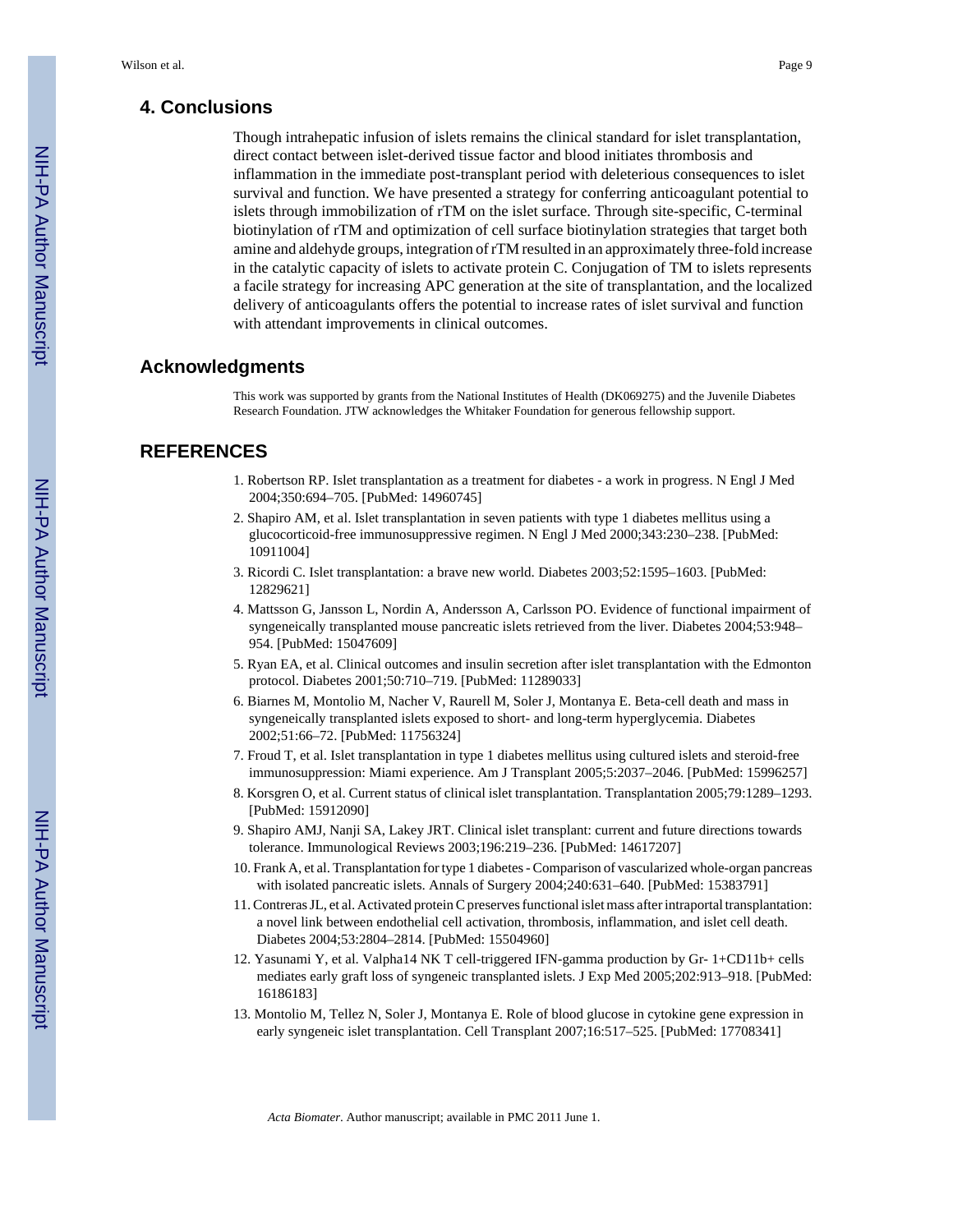- 14. Bottino R, Fernandez LA, Ricordi C, Lehmann R, Tsan MF, Oliver R, Inverardi L. Transplantation of allogeneic islets of Langerhans in the rat liver: effects of macrophage depletion on graft survival and microenvironment activation. Diabetes 1998;47:316–323. [PubMed: 9519734]
- 15. Satoh M, et al. Successful islet transplantation to two recipients from a single donor by targeting proinflammatory cytokines in mice. Transplantation 2007;83:1085–1092. [PubMed: 17452899]
- 16. Rabinovitch A, Suarez-Pinzon WL. Cytokines and their roles in pancreatic islet beta-cell destruction and insulin-dependent diabetes mellitus. Biochem Pharmacol 1998;55:1139–1149. [PubMed: 9719467]
- 17. Barshes NR, Wyllie S, Goss JA. Inflammation-mediated dysfunction and apoptosis in pancreatic islet transplantation: implications for intrahepatic grafts. Journal of Leukocyte Biology 2005;77:587–597. [PubMed: 15728243]
- 18. Ziats NP, Miller KM, Anderson JM. In vitro and in vivo interactions of cells with biomaterials. Biomaterials 1988;9:5–13. [PubMed: 3280039]
- 19. Bennet W, et al. Incompatibility between human blood and isolated islets of Langerhans: a finding with implications for clinical intraportal islet transplantation? Diabetes 1999;48:1907–1914. [PubMed: 10512353]
- 20. Moberg L, et al. Production of tissue factor by pancreatic islet cells as a trigger of detrimental thrombotic reactions in clinical islet transplantation. Lancet 2002;360:2039–2045. [PubMed: 12504401]
- 21. Johansson H, et al. Tissue factor produced by the endocrine cells of the islets of Langerhans is associated with a negative outcome of clinical islet transplantation. Diabetes 2005;54:1755–1762. [PubMed: 15919797]
- 22. Rabiet MJ, Plantier JL, Dejana E. Thrombin-induced endothelial cell dysfunction. Br Med Bull 1994;50:936–945. [PubMed: 7804740]
- 23. Coughlin SR. Thrombin signalling and protease-activated receptors. Nature 2000;407:258–264. [PubMed: 11001069]
- 24. Esmon CT. Interactions between the innate immune and blood coagulation systems. Trends Immunol 2004;25:536–542. [PubMed: 15364056]
- 25. Zarbock A, Polanowska-Grabowska RK, Ley K. Platelet-neutrophil-interactions: linking hemostasis and inflammation. Blood Rev 2007;21:99–111. [PubMed: 16987572]
- 26. Gawaz M, Langer H, May AE. Platelets in inflammation and atherogenesis. J Clin Invest 2005;115:3378–3384. [PubMed: 16322783]
- 27. Linn T, Schmitz J, Hauck-Schmalenberger I, Lai Y, Bretzel RG, Brandhorst H, Brandhorst D. Ischaemia is linked to inflammation and induction of angiogenesis in pancreatic islets. Clin Exp Immunol 2006;144:179–187. [PubMed: 16634789]
- 28. Lukinius A, Jansson L, Korsgren O. Ultrastructural evidence for blood microvessels devoid of an endothelial cell lining in transplanted pancreatic islets. Am J Pathol 1995;146:429–435. [PubMed: 7531955]
- 29. Esmon CT. Crosstalk between inflammation and thrombosis. Maturitas 2004;47:305–314. [PubMed: 15063484]
- 30. Van de Wouwer M, Collen D, Conway EM. Thrombomodulin-protein C-EPCR system -Integrated to regulate coagulation and inflammation. Arteriosclerosis Thrombosis and Vascular Biology 2004;24:1374–1383.
- 31. Grey ST, Tsuchida A, Hau H, Orthner CL, Salem HH, Hancock WW. Selective Inhibitory Effects of the Anticoagulant Activated Protein-C on the Responses of Human Mononuclear Phagocytes to Lps, Ifn-Gamma, or Phorbol Ester. Journal of Immunology 1994;153:3664–3672.
- 32. Murakami K, Okajima K, Uchiba M, Johno M, Nakagaki T, Okabe H, Takatsuki K. Activated protein C attenuates endotoxin-induced pulmonary vascular injury by inhibiting activated leukocytes in rats. Blood 1996;87:642–647. [PubMed: 8555486]
- 33. Hancock WW, Bach FH. Immunobiology and therapeutic applications of protein C protein S thrombomodulin in human and experimental allotransplantation and xenotransplantation. Trends in Cardiovascular Medicine 1997;7:174–183.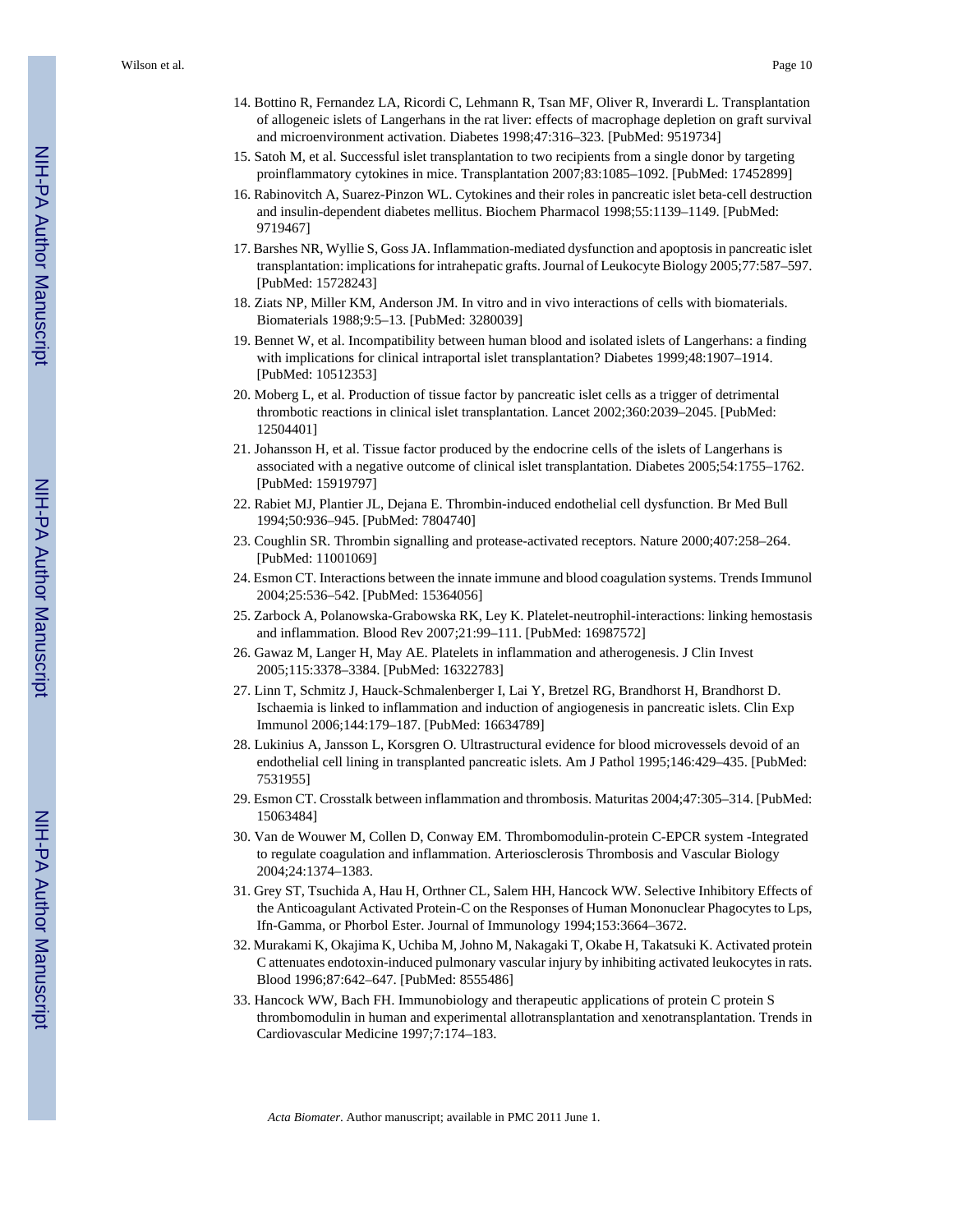- 34. Joyce DE, Gelbert L, Ciaccia A, DeHoff B, Grinnell BW. Gene expression profile of antithrombotic protein C defines new mechanisms modulating inflammation and apoptosis. Journal of Biological Chemistry 2001;276:11199–11203. [PubMed: 11278252]
- 35. Grinnell BW, Hermann RB, Yan SB. Human protein C inhibits selectin-mediated cell adhesion: role of unique fucosylated oligosaccharide. Glycobiology 1994;4:221–225. [PubMed: 7519910]
- 36. Cui W, Wilson JT, Wen J, Angsana J, Qu Z, Haller CA, Chaikof EL. Thrombomodulin improves early outcomes after intraportal islet transplantation. Am J Transplant 2009;9:1308–1316. [PubMed: 19459803]
- 37. Berg DT, et al. Engineering the proteolytic specificity of activated protein C improves its pharmacological properties. Proc Natl Acad Sci U S A 2003;100:4423–4428. [PubMed: 12671072]
- 38. Tseng PY, Jordan SW, Sun XL, Chaikof EL. Catalytic efficiency of a thrombomodulin-functionalized membrane-mimetic film in a flow model. Biomaterials 2006;27:2768–2775. [PubMed: 16368133]
- 39. Sperling C, Salchert K, Streller U, Werner C. Covalently immobilized thrombomodulin inhibits coagulation and complement activation of artificial surfaces in vitro. Biomaterials 2004;25:5101– 5113. [PubMed: 15109834]
- 40. Badet L, Titus TT, McShane P, Chang LW, Song ZS, Ferguson DJP, Gray DWR. Transplantation of mouse pancreatic islets into primates - In vivo and in vitro evaluation. Transplantation 2001;72:1867– 1874. [PubMed: 11773882]
- 41. Cazalis CS, Haller CA, Chaikof EL. Site-specific pegylation of a thrombomodulin derivative. Abstracts of Papers of the American Chemical Society 2004;227 U520-U520.
- 42. Hsiao SC, Crow AK, Lam WA, Bertozzi CR, Fletcher DA, Francis MB. DNA-Coated AFM Cantilevers for the Investigation of Cell Adhesion and the Patterning of Live Cells. Angewandte Chemie-International Edition 2008;47:8473–8477.
- 43. Saxon E, Armstrong JI, Bertozzi CR. A "traceless" Staudinger ligation for the chemoselective synthesis of amide bonds. Organic Letters 2000;2:2141–2143. [PubMed: 10891251]
- 44. Wilson JT, Cui W, Chaikof EL. Layer-by-layer assembly of a conformal nanothin PEG coating for intraportal islet transplantation. Nano Lett 2008;8:1940–1948. [PubMed: 18547122]
- 45. Galvin JB, Kurosawa S, Moore K, Esmon CT, Esmon NL. Reconstitution of Rabbit Thrombomodulin into Phospholipid-Vesicles. Journal of Biological Chemistry 1987;262:2199–2205. [PubMed: 3029069]
- 46. Parkinson JF, Nagashima M, Kuhn I, Leonard J, Morser J. Structure-Function Studies of the Epidermal Growth-Factor Domains of Human Thrombomodulin. Biochemical and Biophysical Research Communications 1992;185:567–576. [PubMed: 1319140]
- 47. Kiick KL, Saxon E, Tirrell DA, Bertozzi CR. Incorporation of azides into recombinant proteins for chemoselective modification by the Staudinger ligation. Proceedings of the National Academy of Sciences of the United States of America 2002;99:19–24. [PubMed: 11752401]
- 48. Cazalis CS, Haller CA, Sease-Cargo L, Chaikof EL. C-terminal site-specific PEGylation of a truncated thrombomodulin mutant with retention of full bioactivity. Bioconjug Chem 2004;15:1005– 1009. [PubMed: 15366953]
- 49. Saxon E, Bertozzi CR. Cell surface engineering by a modified Staudinger reaction. Science 2000;287:2007–2010. [PubMed: 10720325]
- 50. Cabric S, et al. Islet surface heparinization prevents the instant blood-mediated inflammatory reaction in islet transplantation. Diabetes 2007;56:2008–2015. [PubMed: 17540953]
- 51. Yolcu ES, Askenasy N, Singh NP, Cherradi SE, Shirwan H. Cell membrane modification for rapid display of proteins as a novel means of immunomodulation: FasL-decorated cells prevent islet graft rejection. Immunity 2002;17:795–808. [PubMed: 12479825]
- 52. Contreras JL, et al. A novel approach to xenotransplantation combining surface engineering and genetic modification of isolated adult porcine islets. Surgery 2004;136:537–547. [PubMed: 15349100]
- 53. Lee DY, Park SJ, Lee S, Nam JH, Byun Y. Highly Poly(Ethylene) Glycolylated Islets Improve Long-Term Islet Allograft Survival Without Immunosuppressive Medication. Tissue Eng. 2007
- 54. De Bank PA, Kellam B, Kendall DA, Shakesheff KM. Surface engineering of living myoblasts via selective periodate oxidation. Biotechnol Bioeng 2003;81:800–808. [PubMed: 12557313]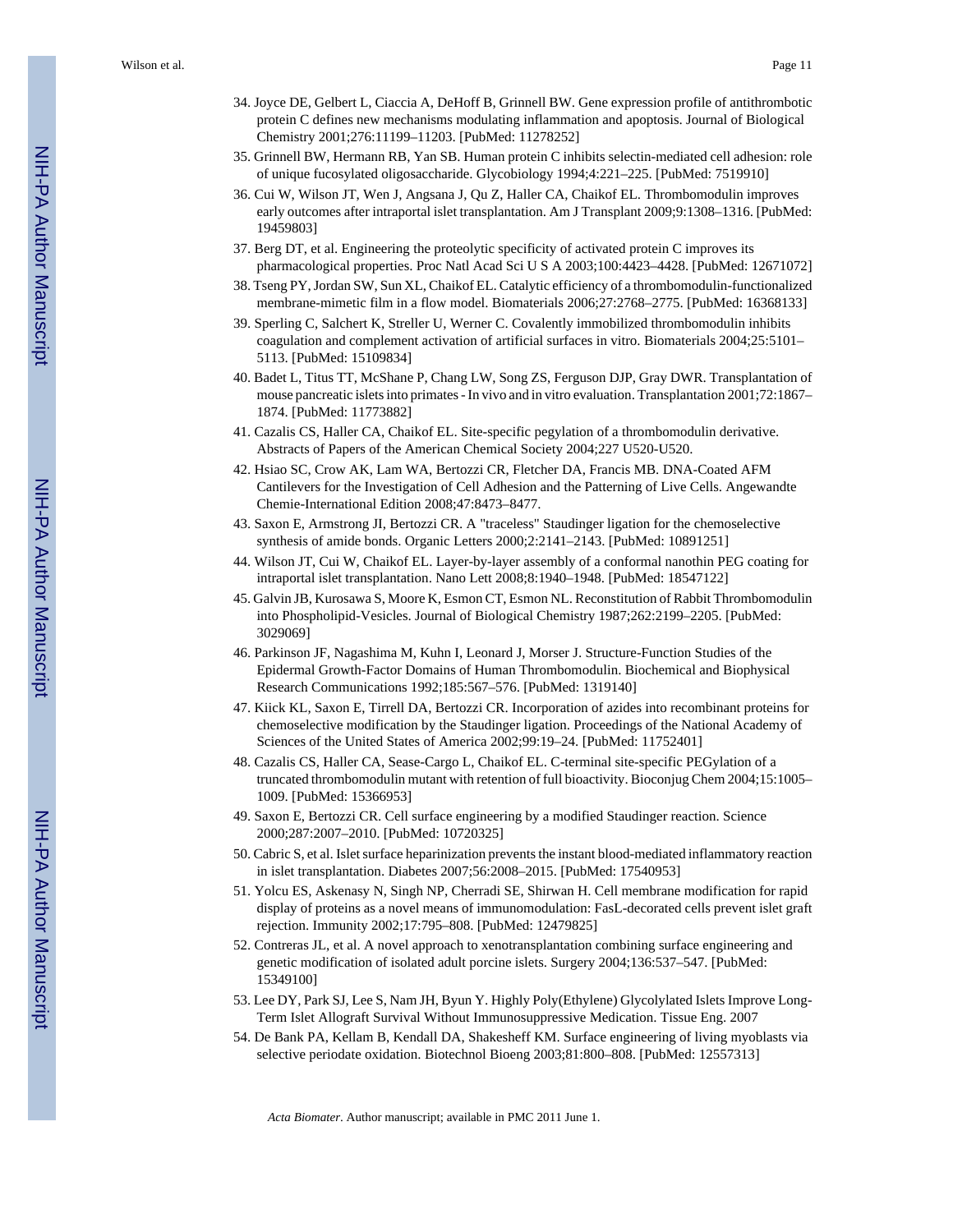- 55. Lemieux GA, Bertozzi CR. Chemoselective ligation reactions with proteins, oligosaccharides and cells. Trends Biotechnol 1998;16:506–513. [PubMed: 9881482]
- 56. Sinclair J, Salem AK. Rapid localized cell trapping on biodegradable polymers using cell surface derivatization and microfluidic networking. Biomaterials 2006;27:2090–2094. [PubMed: 16307795]
- 57. Nishizawa N, Nishimura J, Saitoh H, Fujiki K, Tsubokawa N. Grafting of branched polymers onto nano-sized silica surface: Postgrafting of polymers with pendant isocyanate groups of polymer chain grafted onto nano-sized silica surface. Progress in Organic Coatings 2005;53:306–311.
- 58. Iino S, Abeyama K, Kawahara KI, Aikou T, Maruyama I. Thrombomodulin expression on Langerhans' islet: can endogenous 'anticoagulant on demand' overcome detrimental thrombotic complications in clinical islet transplantation? Journal of Thrombosis and Haemostasis 2004;2:833– 834. [PubMed: 15099291]
- 59. Stabler CL, Sun XL, Cui W, Wilson JT, Haller CA, Chaikof EL. Surface re-engineering of pancreatic islets with recombinant azido-thrombomodulin. Bioconjug Chem 2007;18:1713–1715. [PubMed: 17960873]
- 60. Kume M, et al. Bacterial lipopolysaccharide decreases thrombomodulin expression in the sinusoidal endothelial cells of rats -- a possible mechanism of intrasinusoidal microthrombus formation and liver dysfunction. J Hepatol 2003;38:9–17. [PubMed: 12480554]
- 61. Arai M, Mochida S, Ohno A, Ogata I, Obama H, Maruyama I, Fujiwara K. Blood coagulation equilibrium in rat liver microcirculation as evaluated by endothelial cell thrombomodulin and macrophage tissue factor. Thromb Res 1995;80:113–123. [PubMed: 8588188]
- 62. Ishii H, Horie S, Kizaki K, Kazama M. Retinoic acid counteracts both the downregulation of thrombomodulin and the induction of tissue factor in cultured human endothelial cells exposed to tumor necrosis factor. Blood 1992;80:2556–2562. [PubMed: 1330076]
- 63. Liaw PC, et al. Patients with severe sepsis vary markedly in their ability to generate activated protein C. Blood 2004;104:3958–3964. [PubMed: 15319291]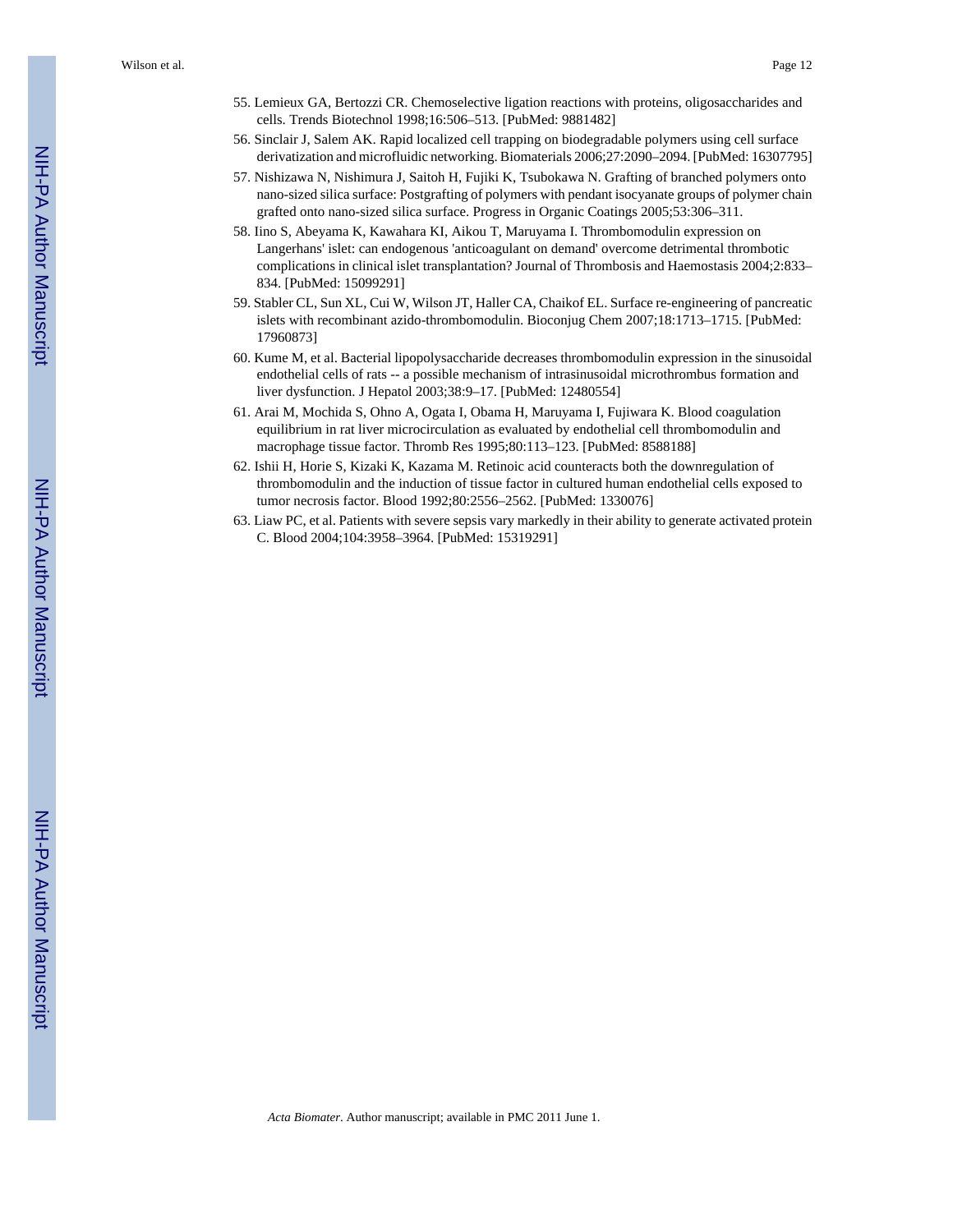

#### **Figure 1. Site-specific biotinylation of recombinant human thrombomodulin**

(A) Upon reaction between  $rT M-N_3$  and triphenylphosphine-PEG<sub>3.4kD</sub>-biotin, SDS PAGE reveals the presence of two species separated by approximately 4 kD (Lane 1), corresponding to the desired biotinylated conjugate (\*) and unreacted rTM-N<sub>3</sub>. A molecular weight shift was not observed in a parallel control reaction using rTM engineered without an azido group (Lane 2), demonstrating the specificity of the Staudinger ligation. **(B)** Western blot against human TM after initial conjugation (Lane 1) and subsequent purification (Lane 2). After purification via centrifugal dialysis and monomeric avidin chromatography, a single species corresponding to the expected molecular weight of the desired biotin-PEG-TM conjugate is observed (\*).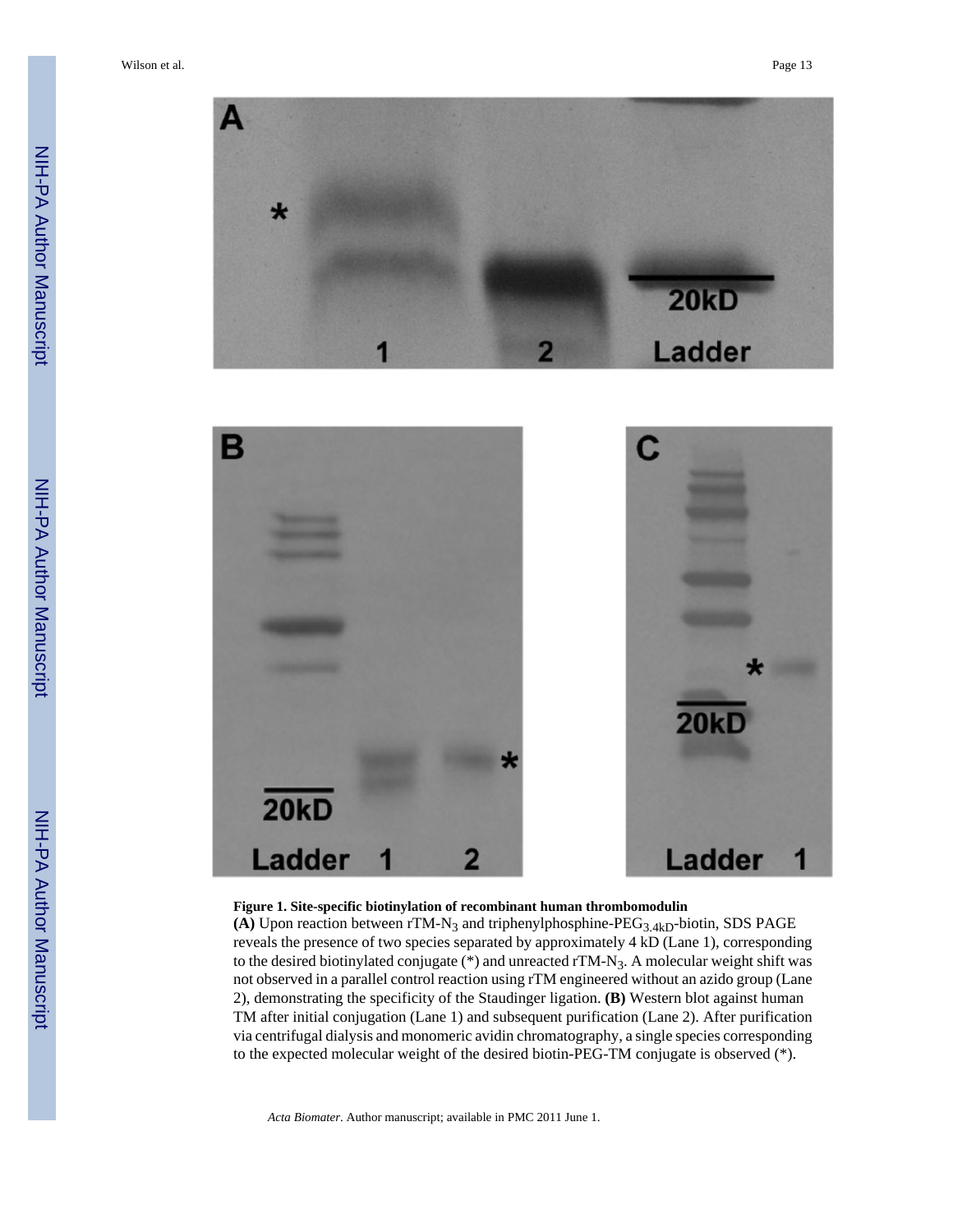**(C)** Western blot against biotin using HRP-labeled streptavidin confirms biotinylation of the construct (\*; Lane 1).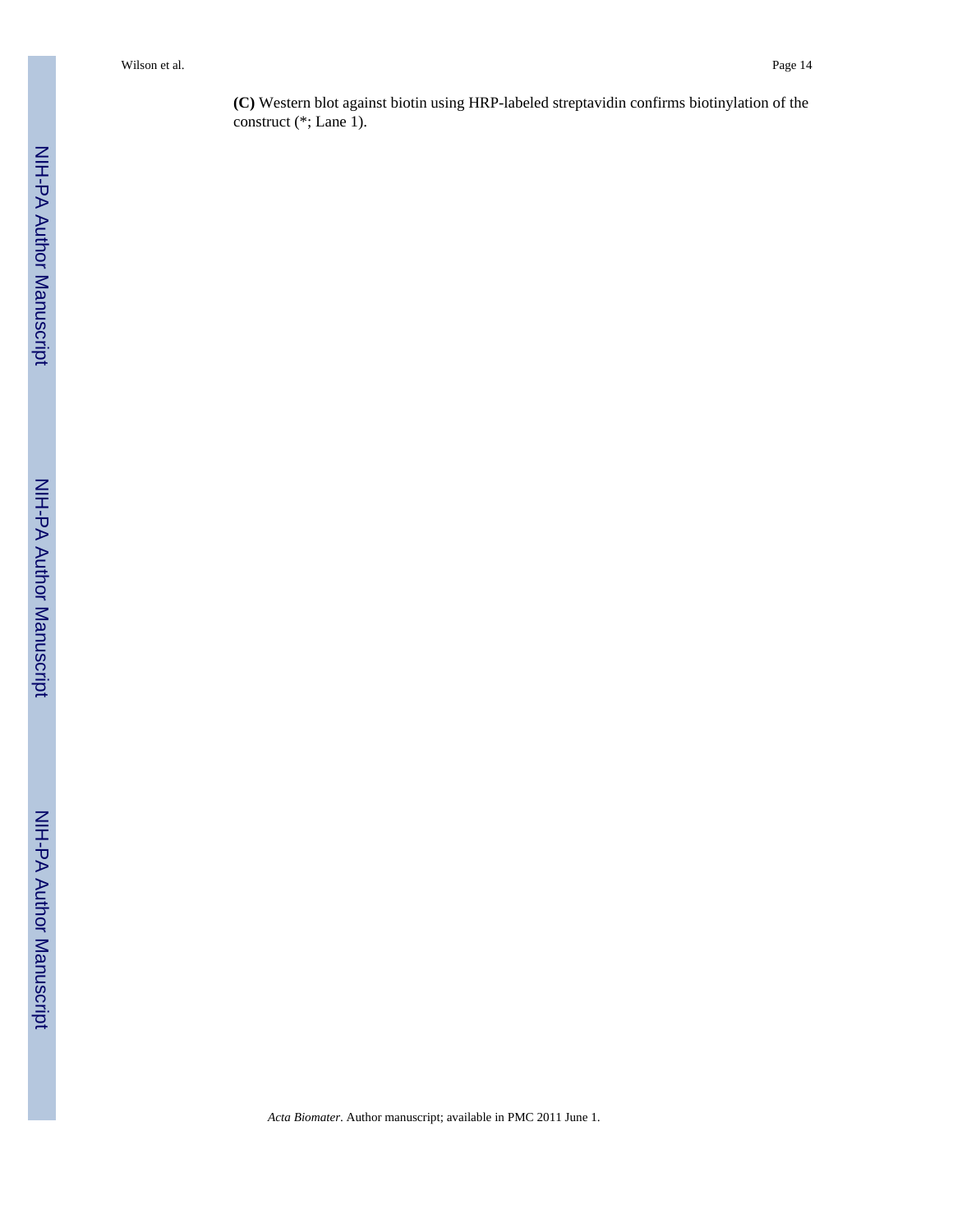Wilson et al. Page 15



#### **Figure 2. Islet surface density of streptavidin may be maximized through optimization of biotinylation reactions targeting cell surface amines and aldehydes**

**(A)** Amount of streptavidin immobilized on the islet surface (mean  $\pm$  SD) after surface biotinylation using conditions summarized in Table 1 (\*p > 0.05). **(B)** Representative confocal micrographs of islets incubated with Cy3-labeled streptavidin (red) after combination biotinylation (i.e., condition 2+6) overlaid on bright field micrograph (scales bar 50 µm).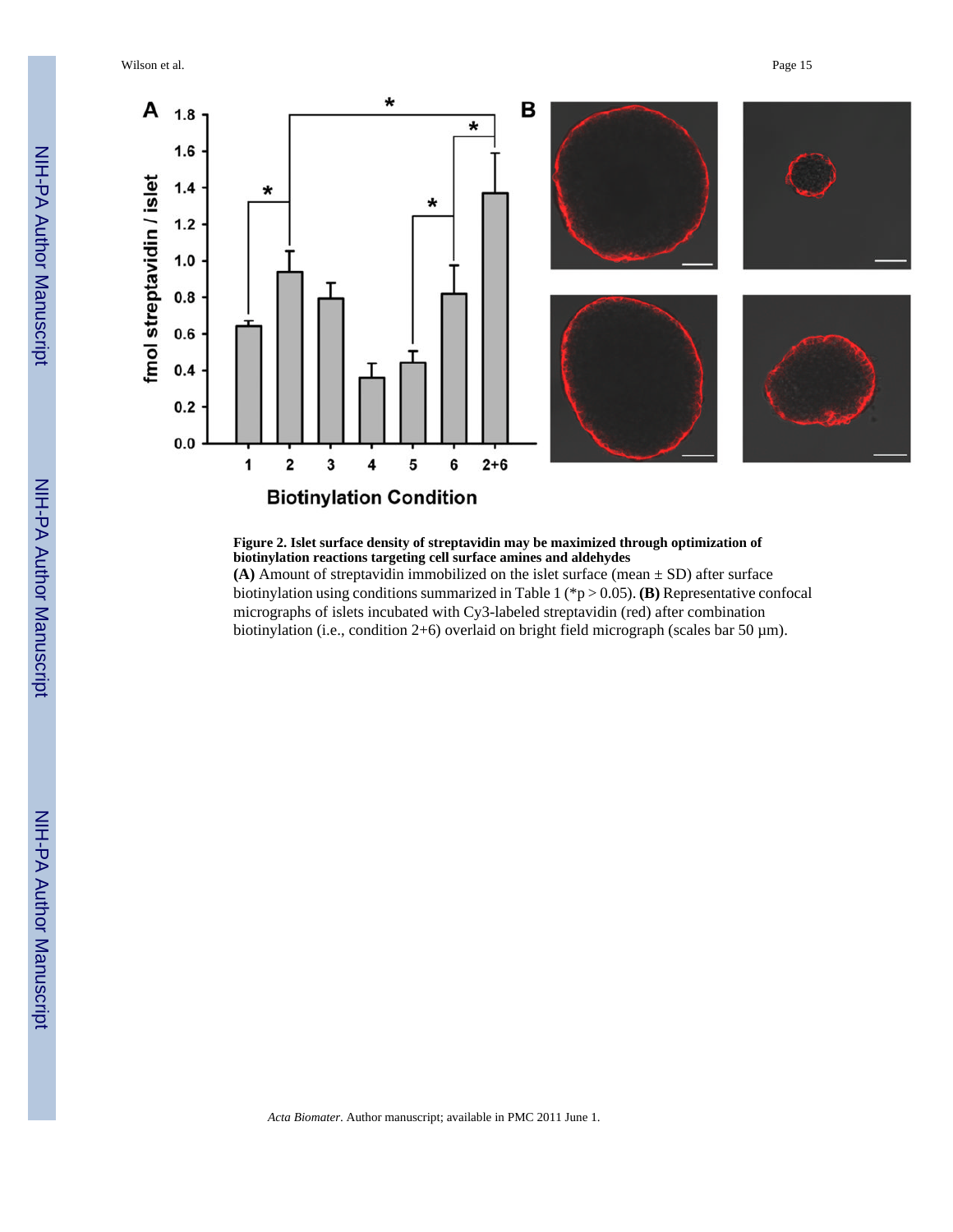Wilson et al. **Page 16** 



#### **Figure 3. Islet viability before and after biotinylation of surface amines and aldehydes** Representative confocal micrographs of untreated islets **(A)** and biotinylated islets **(B)** incubated with calcein AM (green, live) and ethidium homodimer-1 (red, dead) overlaid on bright field micrograph (scale bar 50 µm). **(C)** Islet viability (mean ± standard deviation) of untreated islets (black bars) and islets biotinylated via combination treatment (grey bars) immediately after treatment and 24 hours later.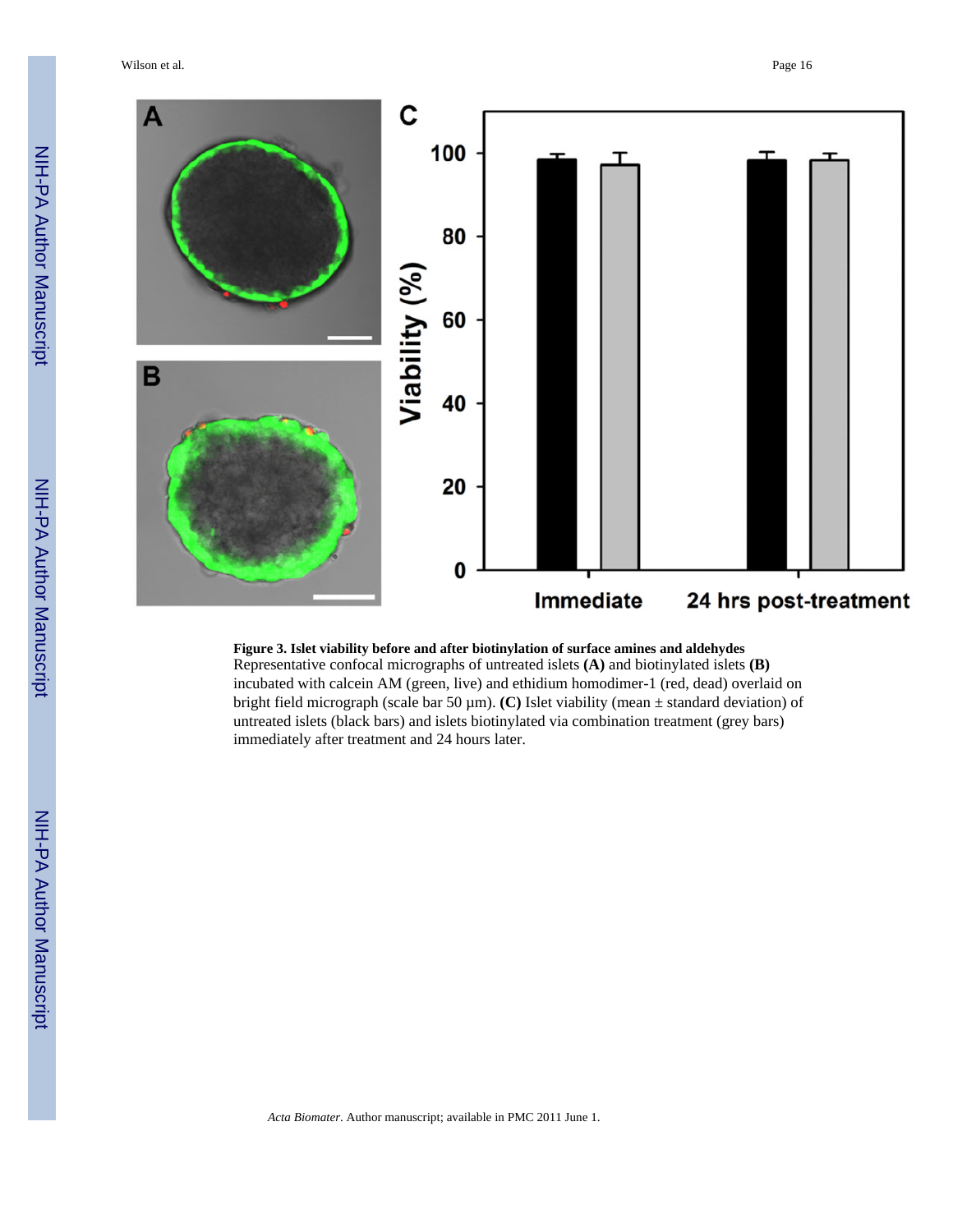

**Figure 4. Immobilization of rTM on the islet surface via streptavidin-biotin interactions increases rates of activated protein C (APC) generation**

Upon combination biotinylation and subsequent incubation with streptavidin (Biotin + SA) islets were incubated with rTM-biotin at 3.5  $\mu$ M for 1 hour, resulting in an approximately threefold increase in the rate of APC generation relative to untreated controls ( $p<0.05$ ). Immobilization of streptavidin alone or incubation of untreated islets with rTM without biotin was found to have no effect on rates of APC generation (p>0.05).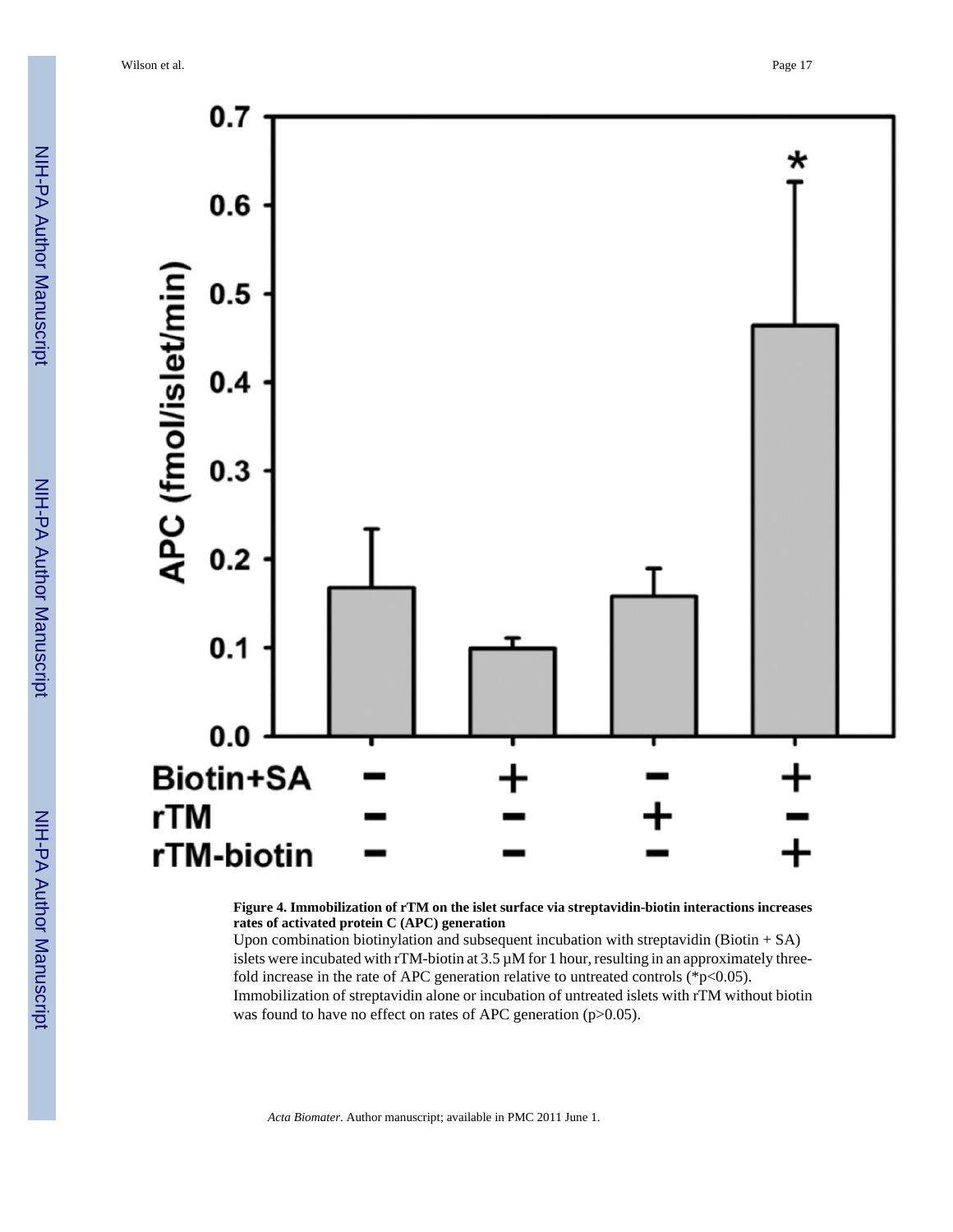

**Scheme 1. Re-engineering the islet surface with recombinant thrombomodulin (rTM)** Incorporating rTM on islet surfaces increases their capacity to generate activated protein C (APC).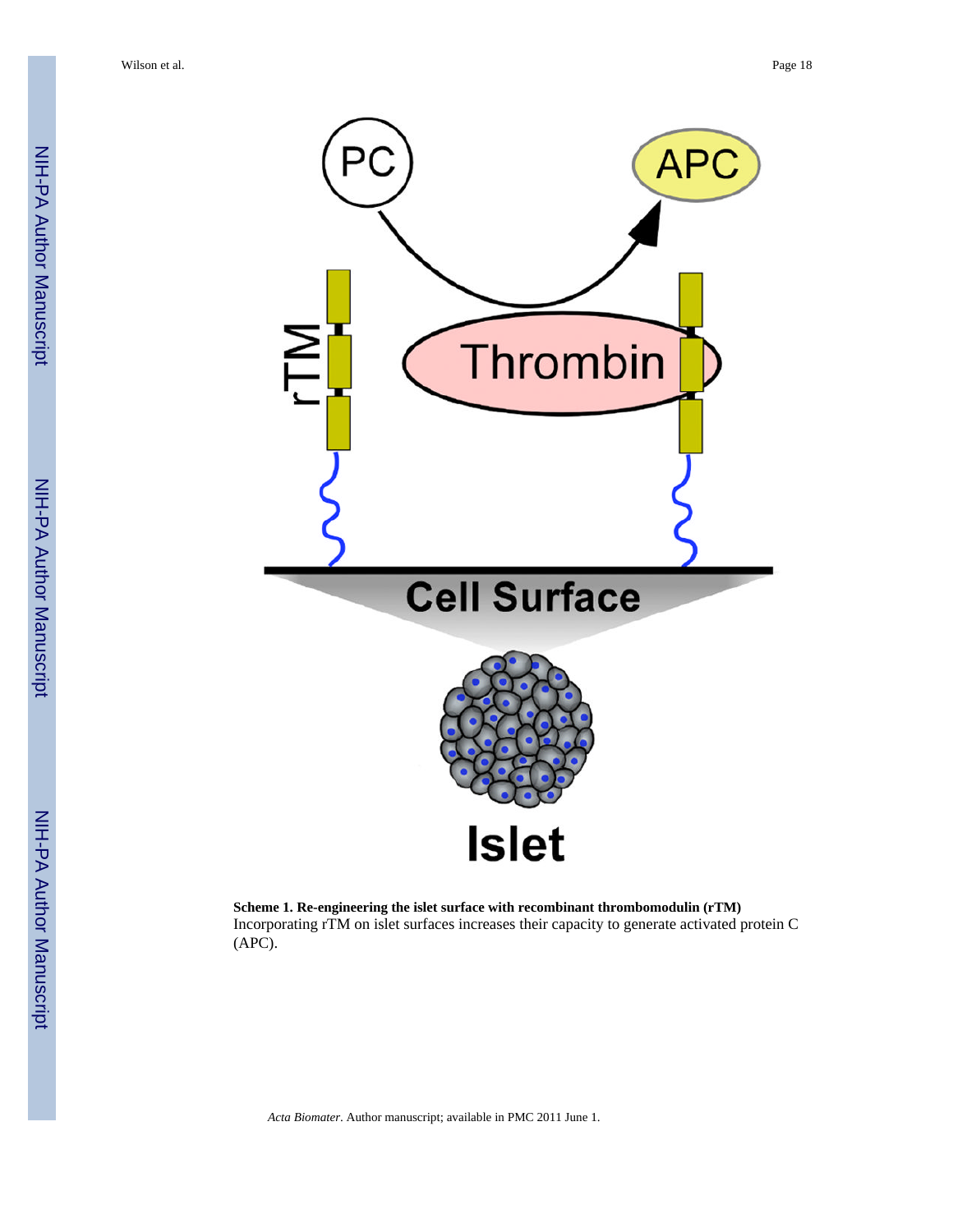

**Scheme 2. Site-specific biotinylation of recombinant human thrombomodulin (rTM) through Staudinger ligation**

rTM was engineered with a C-terminal azido group **(1)** and subsequently reacted with triphenylphosphine-PEG3.4kD-biotin **(2)**.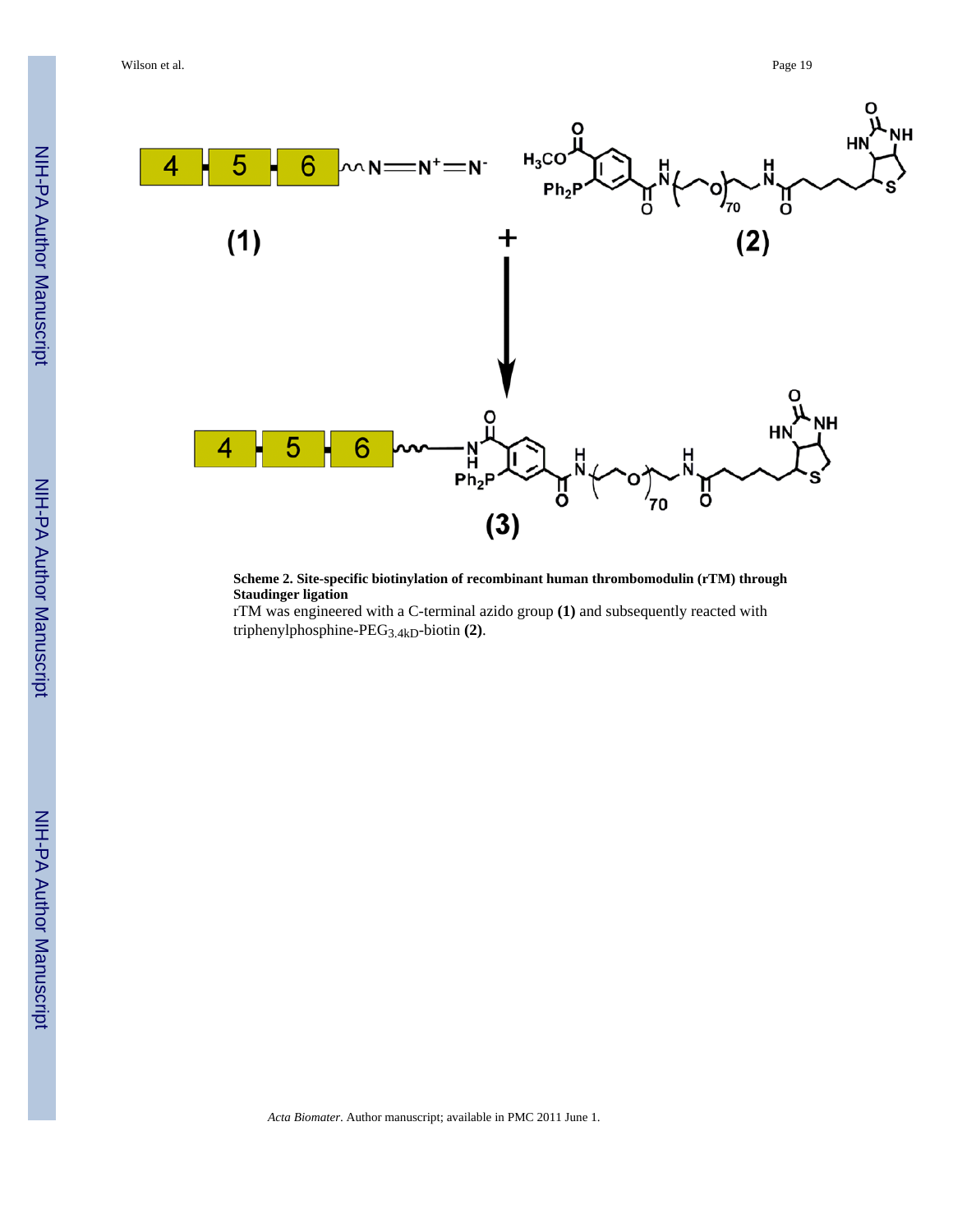

**Scheme 3. Islet surface biotinylation through chemical targeting of aldehydes and amines Top**: conjugation of biotin (●) via hydrazone bond formation between biotin-hydrazide and aldehydes generated through mild sodium metaperiodate (NaIO4) oxidation of sialic acid residues. **Bottom:** islet biotinylation using NHS-ester functionalized biotinylation reagents.